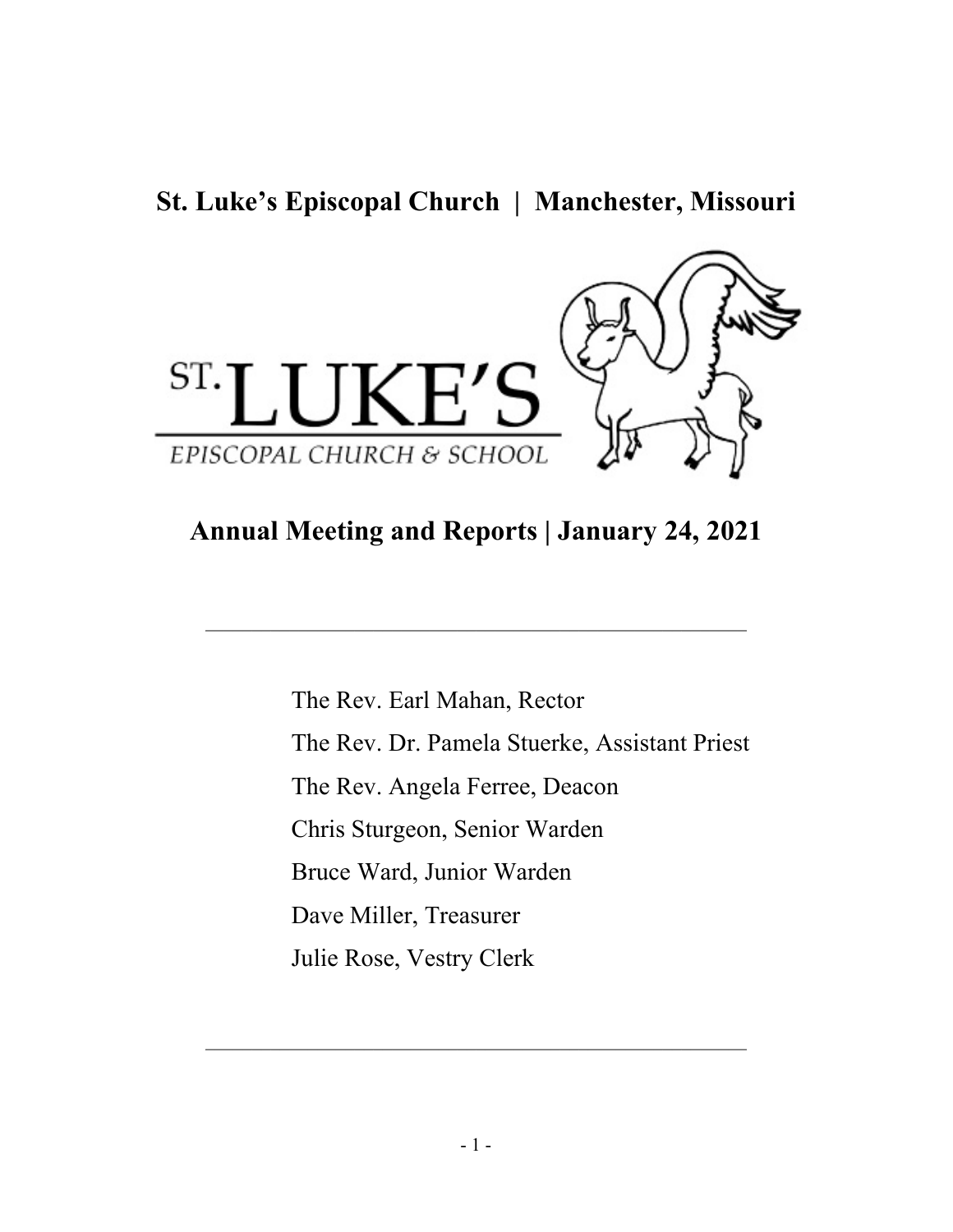# **TABLE OF CONTENTS**

| Agenda                                               | Page 3     |
|------------------------------------------------------|------------|
| 2021 Annual Meeting Minutes                          | Page 4-5   |
| Rector's Report                                      | Page 6     |
| St. Luke's Parochial Statistics                      | Page 7     |
| <b>Assisting Priest Report</b>                       | Page 8     |
| Deacon's Report                                      | Page 8     |
| Treasurer's Report                                   | Page 9     |
| St. Luke's 2022 Budget/2021 Receipts & Disbursements | Page 10-15 |
| St. Luke's Account Summaries                         | Page 16    |
| St. Luke's Endowment Trust Fund Report               | Page 16    |
| Junior Warden's Report                               | Page 17    |
| <b>Community Concerns Report</b>                     | Page 17    |
| St. Luke's Preschool & Expense Report 2020-2021      | Page 18-19 |
| Scholarship Fund                                     | Page 20    |
| Altar Guild Report                                   | Page 20    |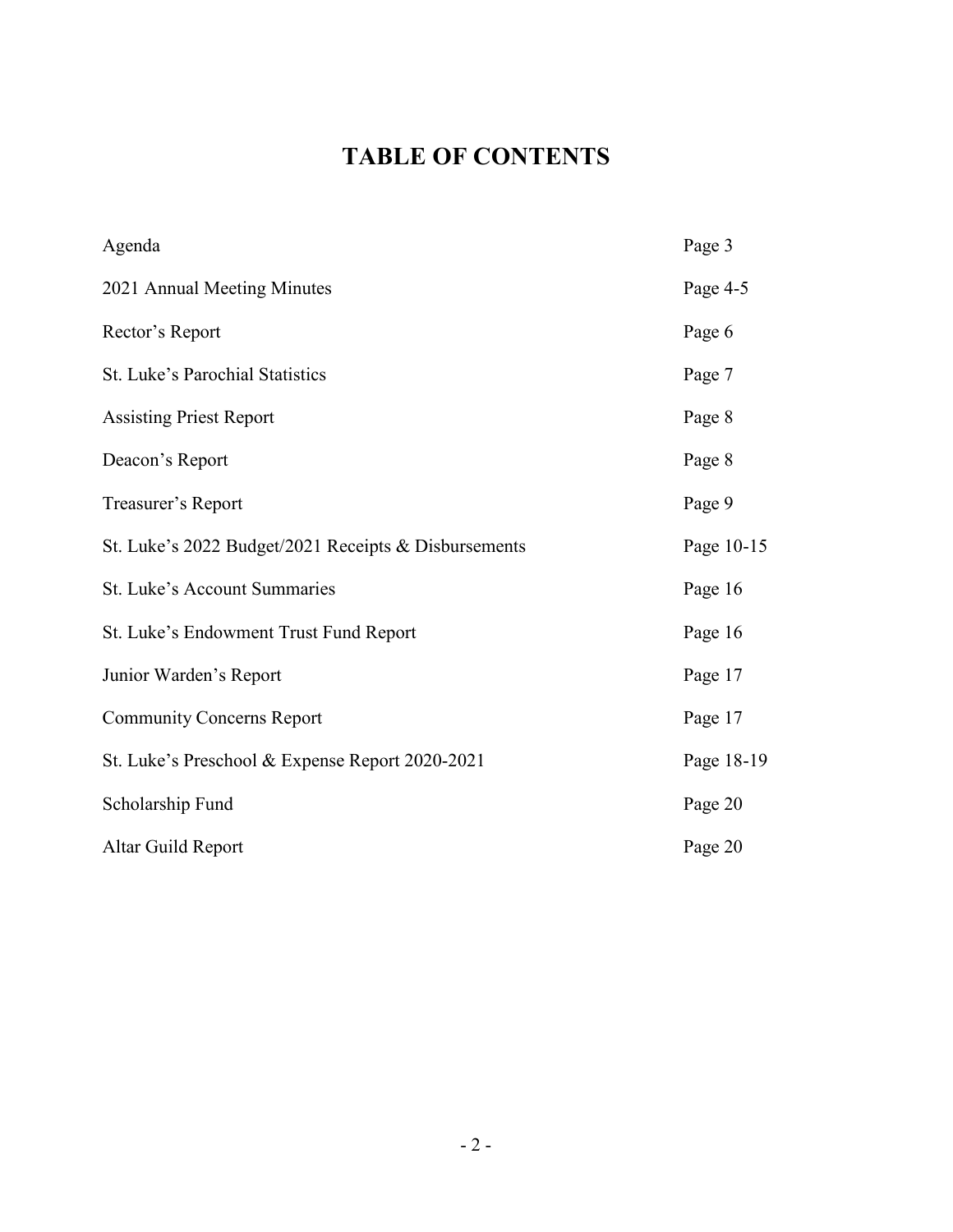# **Agenda for January 23, 2022 Annual Meeting of St. Luke's Episcopal Church**

- ♦ Call to order
- ♦ Opening Prayer
- ♦ Minutes of 2021 Annual Meeting
- ♦ Senior Warden's Report
- ♦ Junior Warden's Report
- ♦ Treasurer's Report for 2021
- ♦ Presentation of the Budget for 2022
- ♦ Endowment Fund Report
- ♦ Resolution on Endowment Fund Restriction
- ♦ Rector Annual Address
- ♦ Vestry instructions
- ♦ Motion to adjourn
- ♦ Closing prayer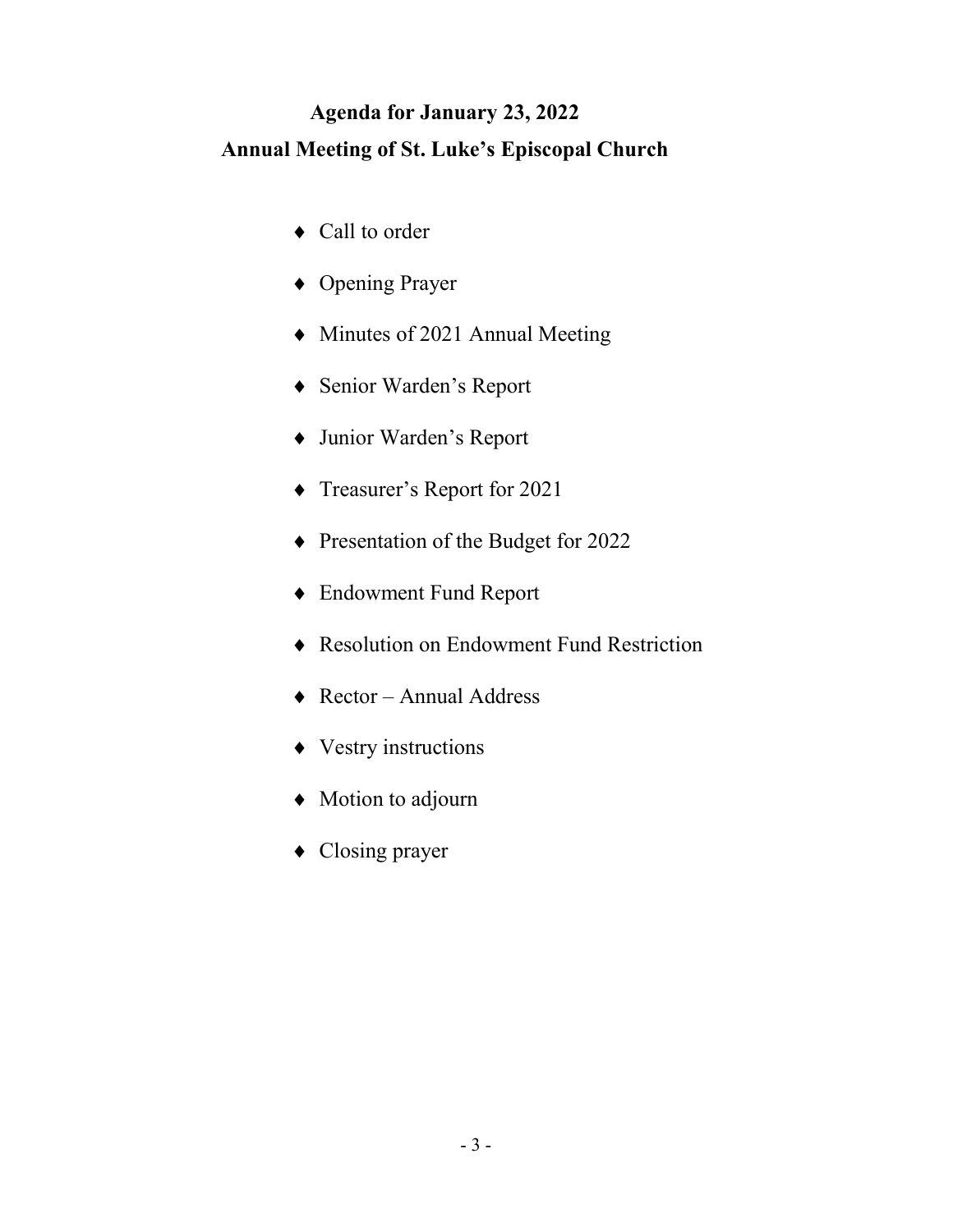## **St. Luke's Episcopal Church Annual Meeting • January 23, 2022**

## **St. Luke's Episcopal Church Annual Meeting Minutes for 2021**

The Annual Meeting was called to order with prayer at 11:06 a.m. using a Virtual Meeting Room over the video conferencing tool called Zoom

\*\*Note: A quorum met of parishioners for voting purposes.

- I. Review of St. Luke's Episcopal Church 2020 Annual Meeting Minutes
	- a. Motion to approve, M/S/A
- II. Father Earl presented the 2021 Vestry nominees
	- a. David Miller (3 year term)
	- b. Julie Rose (3 year term)
	- c. Mark Gelsthorpe (3 year term)
	- d. No additional nominees from the floor. Nominations closed
	- e. Motion to accept the nominees to their positions in lieu of casting ballot vote, M/S/A
- III. Sr. Warden Report given by Kathy Joslin
	- a. Healthcare related outreach ministries performing as expected, continues into 2021 unchanged. Kathy will continue to help support these ministries as needed
- IV. Jr. Warden Report given by Bruce Ward
	- i. Bruce will continue filling role as Jr. Warden pending vestry approval
- V. Treasurers Report for 2020 and Annual Budget for 2021 given by David Miller
	- a. 2020 budget review
		- i. Church saw pledge and plate deficit in 2021
		- ii. Receipts from pledges off budget by \$13,600 and plate off budget by \$3,452
		- iii. Disbursements below budget by \$11,140
		- iv. See Treasurers report for additional details
	- b. 2021 Annual Budget
		- i. Pledges down 6 from 2020
			- 1. Pledge amount budgeted to be \$78,000 which is 90% of what 2020 pledges were
			- 2. Plate amount budgeted to be flat from 2020
		- ii. Total Receipts budgeted at \$103,000
		- iii. Disbursements expectations
			- 1. Anticipate \$55,000 deficit
			- 2. Rector Support increase of 3%
			- 3. Utilities expected to be higher
			- 4. Diocesan pledge increased by %5,000
			- 5. Support from Diocese budgeted at \$20,000
			- 6. Trust Fund withdrawals budgeted at \$31,000
			- 7. Approximately \$7,500 cash balance
- VI. Endowment Fund Report given by David Miller
- VII. Motion to approve the 2021 Vestry Candidates as new Vestry Members, M/S/A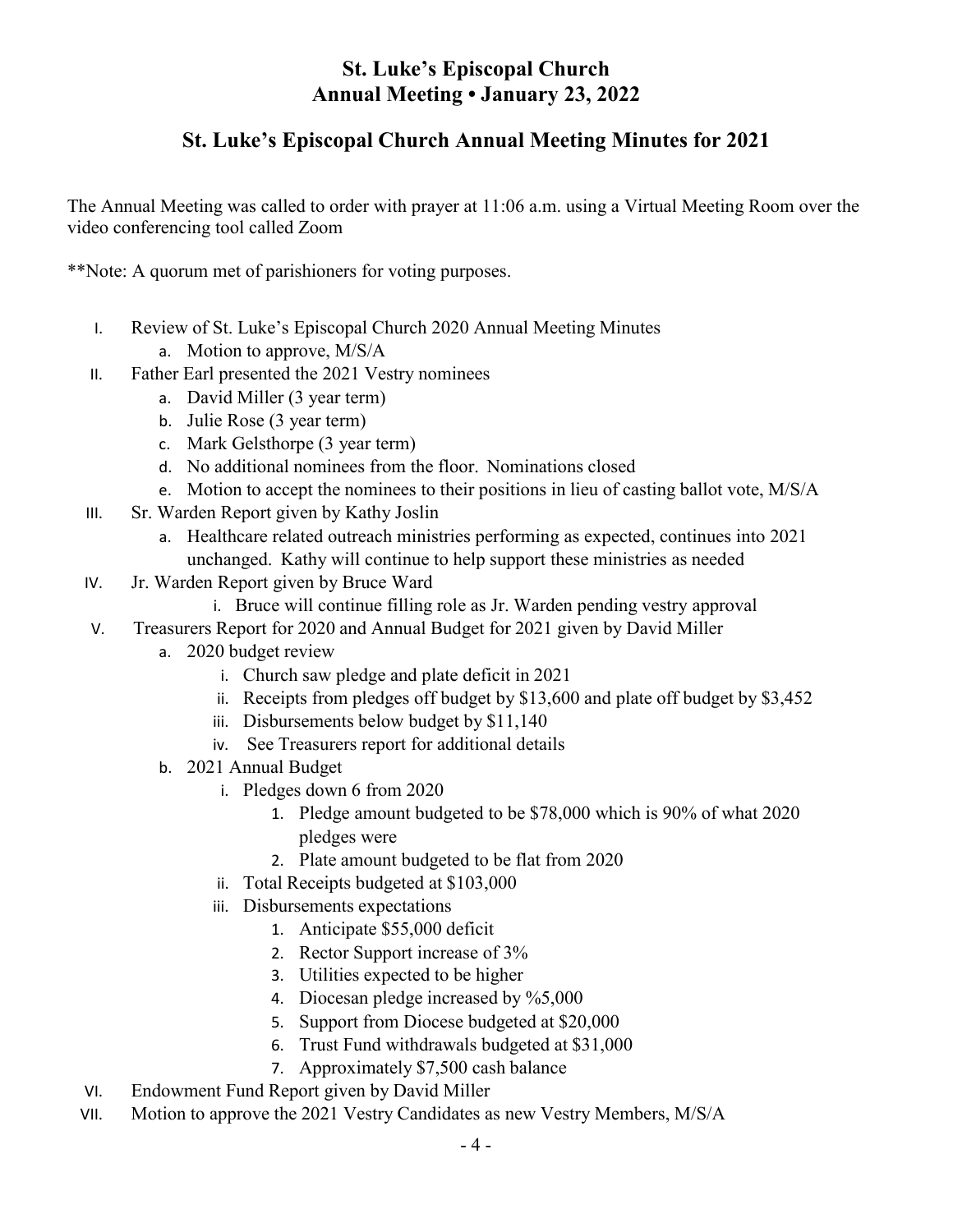- VIII. Rector Report given by Fr. Earl Mahan
	- a. COVID-19 has created a significant impact on many aspects of St. Luke's operations, ministries, and overall activities
	- b. Introduced Zoom Church to conduct services and other meetings to reduce gatherings
		- i. Fr. Earl expressed appreciation for acceptance of this adaptive medium
	- c. Continue to fulfill the mission of the church using approved guidelines to keep community safer
	- d. Some have found a need to move on, but most have continued to provide support forthe ministries
	- e. Thank you to the staff for rising to the challenges of this pandemic
		- i. Worked very collaboratively
		- ii. Musicians have found creative ways to provide worship music
		- iii. Clergy, staff, and vestry have been amazing throughout the year
	- f. Shared Leadership Council has performed a crucial role in 2020. The council consists ofthe Vestry Wardens, Treasurers, and a one at large member per congregation as well as the clergy.
		- i. In December, Fr. Earl asked the Shared Leadership Council to reflect on how the partnership should look in the future
		- ii. Will engage in deep discernment and contemplation on what models are available to the shared partnership of St. Luke's and Church of the Good Shepherd going forward
		- iii. Fr. Earl will communicate with the Vestry monthly on the progress and discernment steps, and then communicate a condensed path with the congregation
	- g. Fr. Earl has asked Chris Sturgeon to be Sr. Warden in 2021
- IX. Motion to adjourn the 2021 Parish Annual Meeting at 11:55, M/S/A
- X. Deacon Dayna closes with prayer

Prayerfully Submitted by Dennis Farrar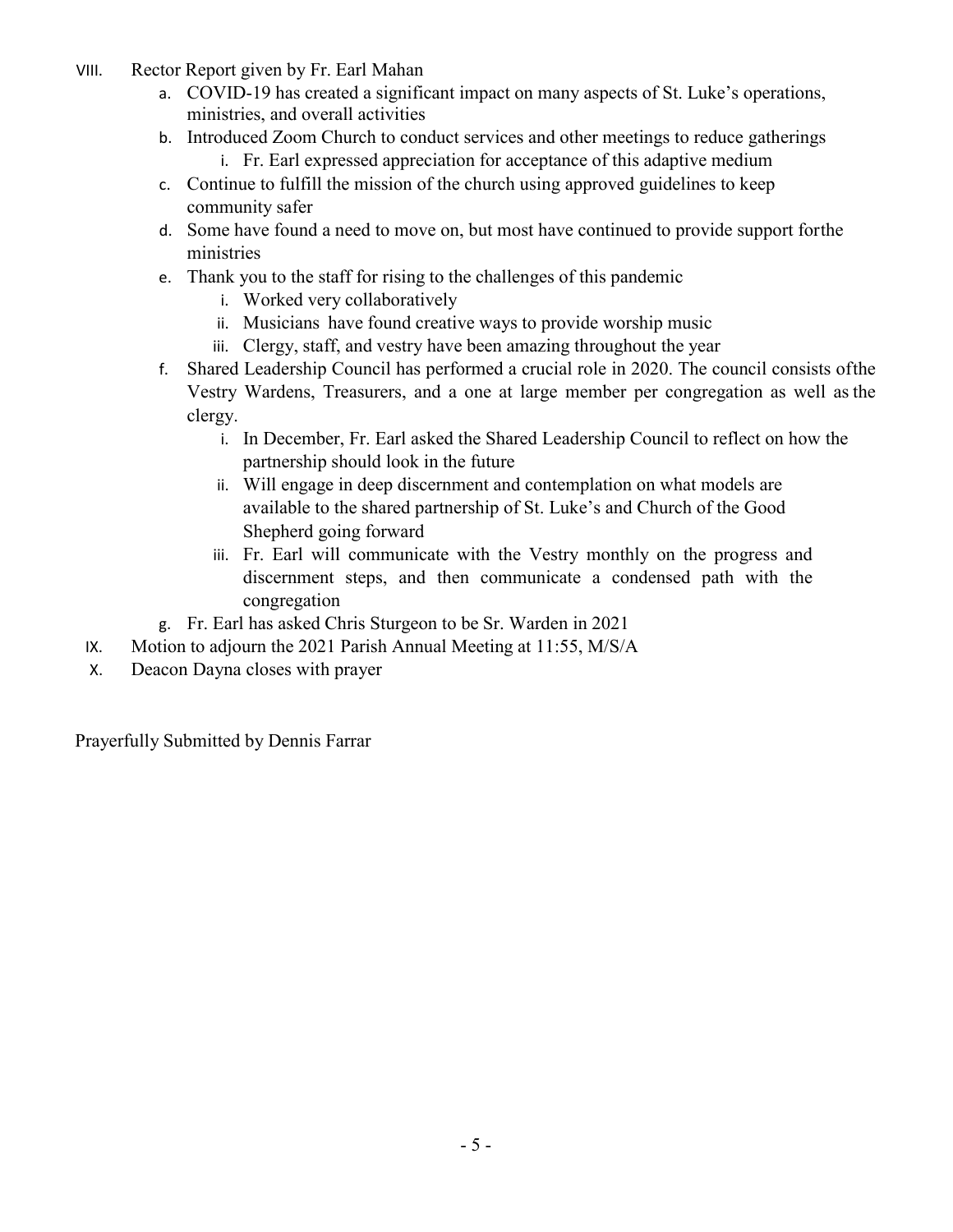### **Annual Report to the Congregation**

*O give thanks to the Lord and call upon his name; tell among the peoples what things he has done. – Psalm 105:1*

2021 was a year of challenge in most every aspect of our lives and this was no less true for our shared life as the community of faith. We began the year still refraining from in person gatherings at church, including Sunday worship services, but with the prospect of COVID vaccines on the horizon, we were all hopeful that some return, if even slightly, would soon be on the horizon.

And indeed, with the rollout of vaccines and a decline in cases, we like other congregations were able to return to something resembling normalcy in the spring. On Palm Sunday, both St. Luke's and Good Shepherd resumed in person worship services, which we continue to offer still. However, we are far from a total return to normalcy, and as we all know, now more than ever, our parish community must join with the wider community in holding steadfast to the measures that keep us and all people safe during this time of unprecedented pandemic.

As we began 2021, I spoke to the leadership of both St. Luke's and Good Shepherd about the need for our parish partnership to engage in a process of spiritual discernment around the future of the partnership. I am pleased to report that, as you all are aware, such a discernment process did occur, from July to November, as a Discernment Team, comprised of five members of each parish, and myself, worked with The Rev. Daniel V. Pearson. This process was productive and fruitful, giving both parish vestries greater insight as to how we might continue our partnership successfully.

It should be obvious to all that the past two years has dramatically changed the shape and substance of our congregation. We have fewer people. Some familiar faces are no longer part of our shared life. Yet we have also been blessed with new people who have connected to our faith community. Like most churches, our average attendance is lower than it was before the pandemic, resulting in less income and less parish activities and programming. Much of what we used to associate with being part of the St. Luke's family is simply no longer possible, at least for the time being.

What all this will mean, moving forward, is not clear. Yet, it is a safe assumption that the future will look quite different from the past where our parish life is concerned. We will, like faithful followers of Christ who came before us, be given the opportunity to watch and listen for the prompting of the Holy Spirit to follow God into new and uncharted territory.

It will be exciting. It will, at times, be frightening. Yet, it will all be done with God as our protector and guide. Of this, we can be confident.

Faithfully Yours,

 $ETL$ 

The Rev. C. Earl Mahan, Rector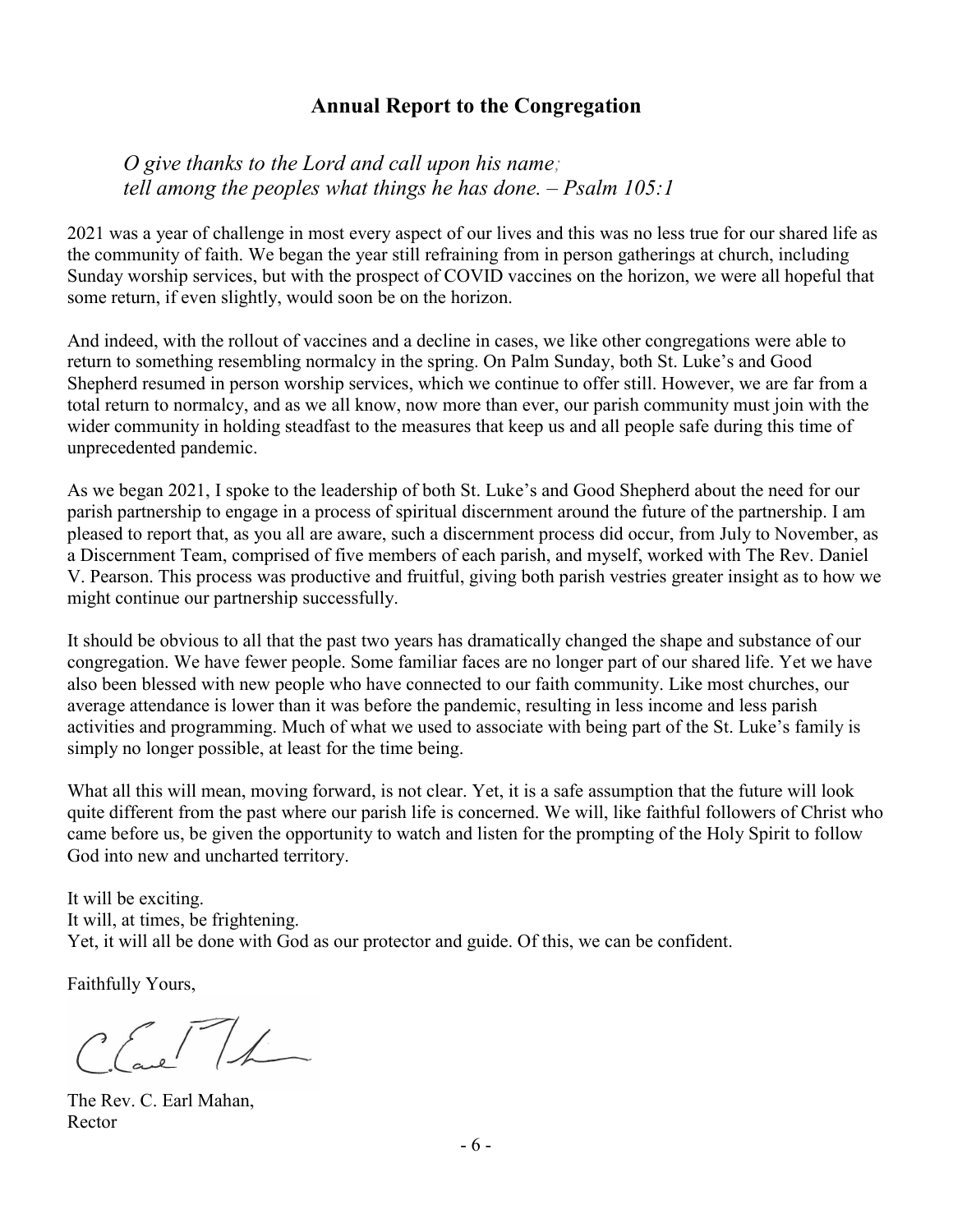# **St. Luke's Parochial Statistics for 2021**

Virtual "Zoom" Worship Services with Church of the Good Shepherd, January 1 – March 21, 2021

Resumption of In-Person Worship, March 28, 2021 – Palm Sunday

| Average Sunday Attendance (In-Person) in 2021: | 18 |               |
|------------------------------------------------|----|---------------|
| Number of Sunday Holy Communion Services:      |    | 38            |
| <b>Communion Visitations:</b>                  | 14 |               |
| Baptisms:                                      |    |               |
| Burials:                                       |    |               |
| Weddings:                                      |    |               |
| Confirmations:                                 |    | $\mathcal{R}$ |
| Receptions:                                    |    |               |
| Reaffirmations:                                |    |               |
|                                                |    |               |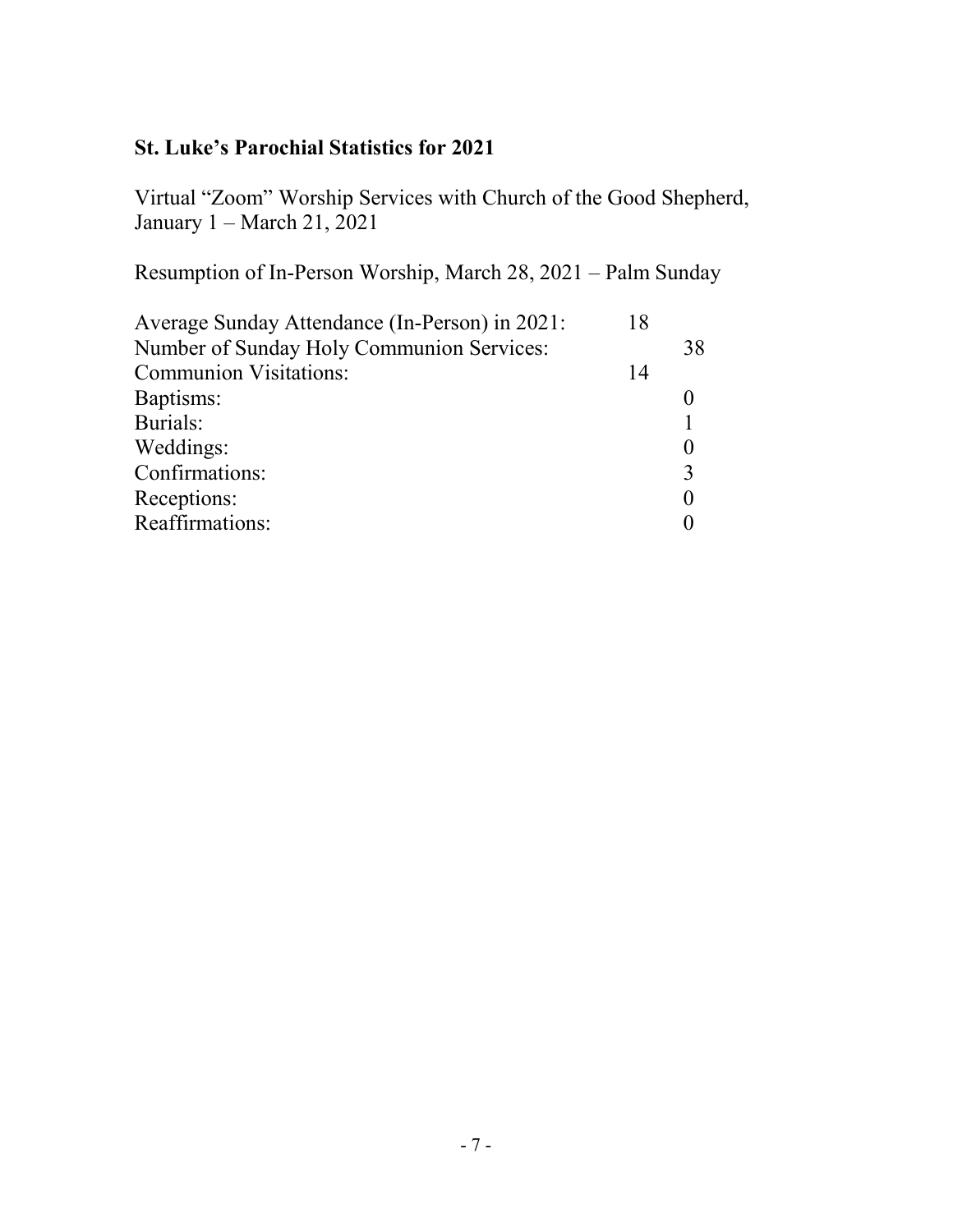# **Assistant Priest's Report for 2021 Rev. Dr. Pamela Stuerke**

The past year has, once again, been a time of uncertainty and change for all of us. We began the year worshipping remotely by Zoom. As vaccines became available, we were able to return to worship in the churches on Palm Sunday. It was a joy to observe Holy Week and celebrate Easter in person. While the protocols we follow have fluctuated, we're still able to (carefully) worship together.

My principal focus as I serve within these two parishes continues to be worship, even as the form of that worship continues to shift. We're all learning to livestream our services. I'm learning to speak so that the microphone will pick up and record what I say. We're learning a hybrid form of worship, so that both those you are gathered in person and those who watch remotely know that they are all part of the body of Christ as we together worship God.

As we move into 2022, I look forward wondering what changes are in store for these two parishes, and trusting that God will guide us through this time

# **Deacon Report for 2021**

For the year 2021, St. Luke's and Good Shepherd did not have a deacon. However, Bishop Deon ordained Angela Ferree on Saturday, December 18 at the cathedral in St. Louis. Shortly prior to this joyous event, Bishop Deon placed Angela with the congregations of St. Luke's and Church of the Good Shepherd. Angela is to take up her diaconal duties early in the New Year.

A little background: Angela has been a parishioner at St. Luke's, has served on the Altar Guild, has been a lector, a vestry member, and trained as a Eucharistic Visitor. Then in 2019, she consulted with Fr. Earl as she heard again her call to ordained ministry. She began meeting with her excellent discernment committee and moved forward in the diocesan process, academic study, interviews with committees, and field placement at Trinity, St, Charles. Deacon Angela is excited to be with everyone in our parishes, to serve you and get to know you better.

Blessings, Angela M. Ferree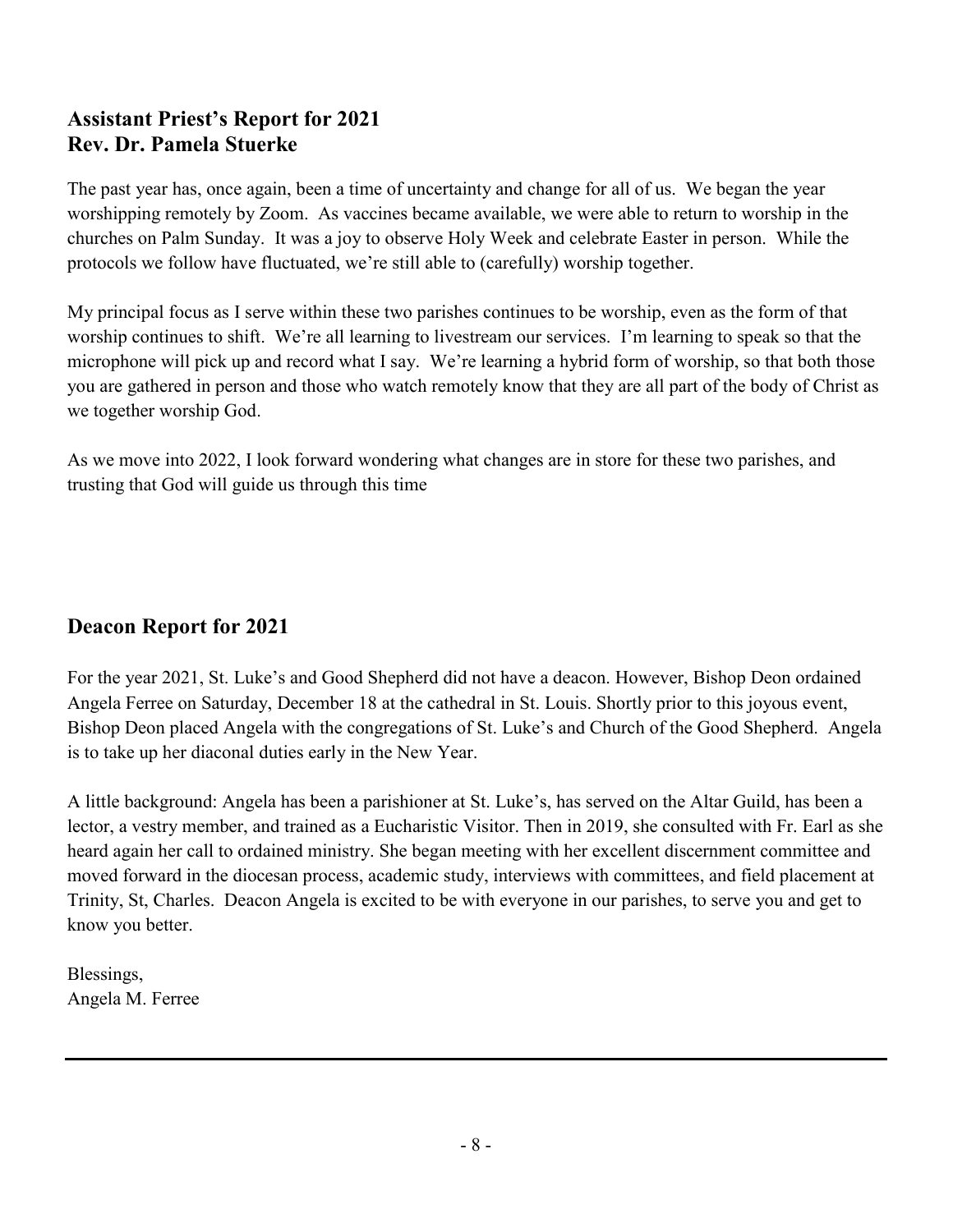#### I. **2021 Highlights**:

From a financial operations standpoint, 2021 returned to more normal levels or at least to budgeted levels. Certainly, Covid 19 did reduce worship services early in the year and reduced attendance for the balance of the year along with limiting the ability to visit Retirement Centers and Nursing Homes. However, our Total Receipts exceeded the budget.

### **Total Receipts**

• Total Receipts exceed the budget by approximately \$3,600. Offering incomes exceed the plan by approximately \$2,100 with Easter Offerings, Pledge Offerings, Plate Offerings and Christmas Offerings all above the budget by modest amounts. Other Receipts were also above the budget by approximately \$1,500 with Preschool Shared Expenses increases accounting for the majority of the increase.

#### **Disbursements**:

- The Disbursements in the 2021 budget was for approximately \$159,000 and actual spending was above that by approximately \$3,500. Most categories of spending were close to the budgeted spending levels with the exceptions of:
	- 1. Lower travel expense and favorable Shared Staff Reimbursement from Good Shepherd with some of the reimbursements covering for expenses in the categories of Staff Support and Office Expenses.
	- 2. The higher Other Office Expenses is a replacement computer and unexpected expenses associated with being forced to close our old bank account and open a new account due to fraudulent activities
	- 3. Insurance costs were up for Property and Liability insurance as well as Worker's Compensation insurance. The majority of the Worker's Compensation insurance cost is due to the Preschool and was one of the reasons in the Preschool reimbursement increased in 2021.
	- 4. The Program Materials Other expense reflect the Discernment Committee consulting fees and travel expenses of \$1,800. The total fee (approximately \$5,400) was split evenly between St. Luke's, COGS and the Diocese.
	- 5. In Repairs and Maintenance, the increase in Building Repairs was primarily the upgrade in the bathrooms (50% paid by Preschool) and A/C and furnace repairs. And new contracts were negotiated for cleaning the Church and Preschool increasing the cost above budget by approximately \$1,900.

### **Funding**:

- The budget approved for 2021 had a deficit of \$56,000 built-in to overcome during the year and ended very close to that deficit. The deficit was funded by:
	- 1. Diocesan Support (\$20,000)
	- 2. Balance of PPP funds carried over from 2020 (\$5,500)
	- 3. St. Luke's savings account (\$13,000)
	- 4. St. Luke's Trust Fund (\$12,000)
	- 5. and a reduction in our cash balance (approximately \$5,000).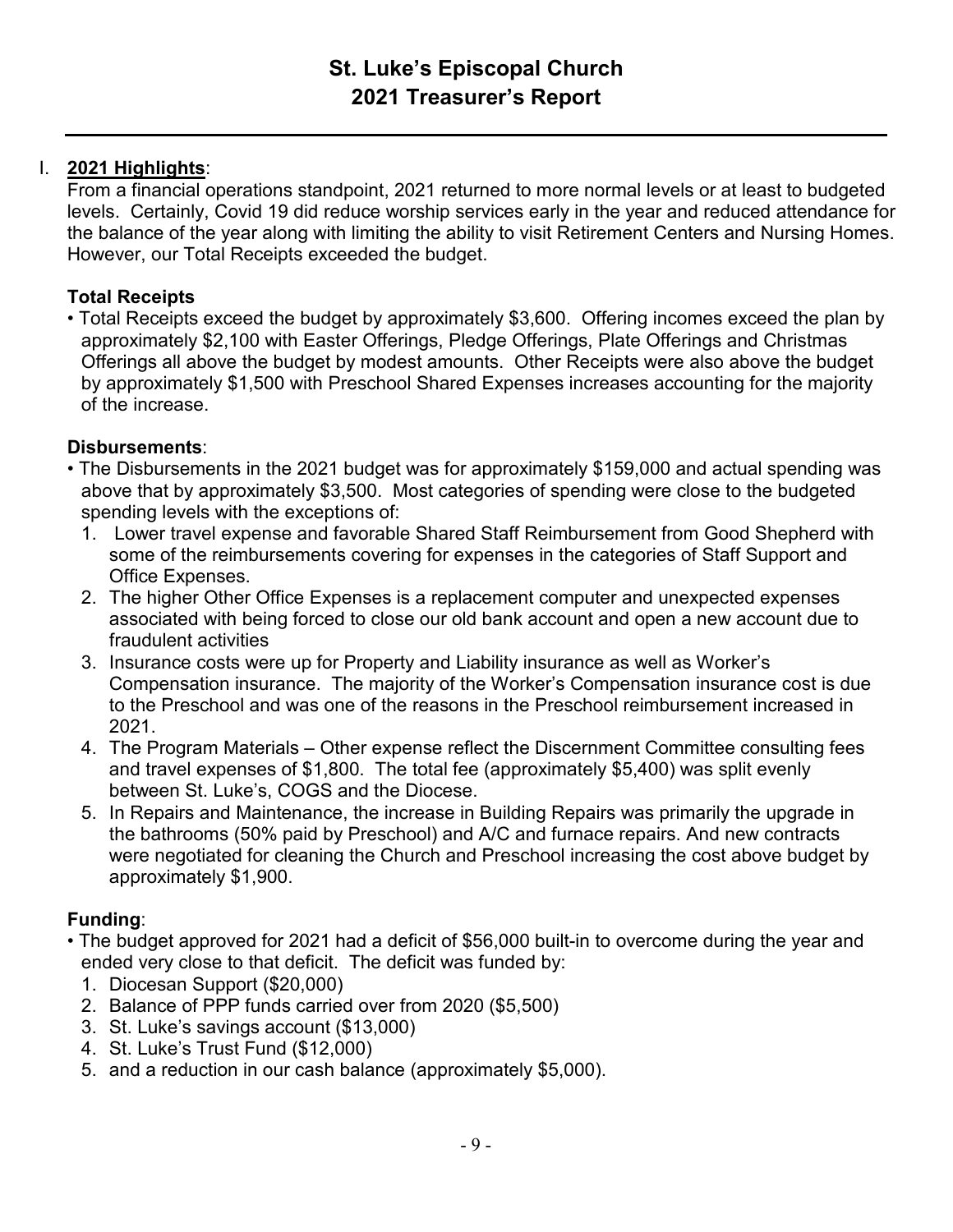|                                    |  | <b>St. Luke's Episcopal Church</b> |                                                |                   |         |  |  |  |  |
|------------------------------------|--|------------------------------------|------------------------------------------------|-------------------|---------|--|--|--|--|
|                                    |  |                                    | <b>Statement of Receipts and Disbursements</b> |                   |         |  |  |  |  |
| Actual 2021 vs. Budget for 2021    |  |                                    |                                                |                   |         |  |  |  |  |
|                                    |  | 2021                               | 2021                                           |                   |         |  |  |  |  |
|                                    |  | <b>Actual</b>                      | <b>Budget</b>                                  | <b>Difference</b> | % Diff  |  |  |  |  |
| <b>RECEIPTS</b>                    |  |                                    |                                                |                   |         |  |  |  |  |
| <b>Offering Income</b>             |  |                                    |                                                |                   |         |  |  |  |  |
| <b>Operating Pledge</b>            |  | 79,057                             | 78,440                                         | 617               | 0.8     |  |  |  |  |
| <b>Plate Offerings</b>             |  | 4,496                              | 4,000                                          | 496               | 12.4    |  |  |  |  |
| <b>Easter Offerings</b>            |  | 1,780                              | 1,000                                          | 780               | 78.0    |  |  |  |  |
| <b>Christmas Offerings</b>         |  | 2,135                              | 1,800                                          | 335               | 18.6    |  |  |  |  |
| <b>Other Holy Days</b>             |  | 0                                  | 100                                            | (100)             | N.A.    |  |  |  |  |
| <b>Total Offering Income</b>       |  | 87,468                             | 85,340                                         | 2,128             | 2.5     |  |  |  |  |
|                                    |  |                                    |                                                |                   |         |  |  |  |  |
| <b>Other Receipts</b>              |  |                                    |                                                |                   |         |  |  |  |  |
| Pre-School Shared Exp.             |  | 18,098                             | 16,500                                         | 1,598             | 9.7     |  |  |  |  |
| <b>Program Fees</b>                |  | 0                                  | 0                                              | 0                 | N.A.    |  |  |  |  |
| <b>Building Use</b>                |  | 825                                | 1,000                                          | (175)             | (17.5)  |  |  |  |  |
| <b>Other Income</b>                |  | 226                                | 200                                            | 26                | 13.2    |  |  |  |  |
| <b>Total Other Receipts</b>        |  | 19,149                             | 17,700                                         | 1,449             | 8.2     |  |  |  |  |
| <b>Total Receipts</b>              |  | 106,617                            | 103,040                                        | 3,577             | 3.5     |  |  |  |  |
| <b>DISBURSEMENTS</b>               |  |                                    |                                                |                   |         |  |  |  |  |
|                                    |  |                                    |                                                |                   |         |  |  |  |  |
| <b>Rector Support</b>              |  |                                    |                                                |                   |         |  |  |  |  |
| <b>Salary</b>                      |  | 57,316                             | 57,320                                         | 4                 | 0.0     |  |  |  |  |
| <b>Housing Allowance</b>           |  | 23,004                             | 23,000                                         | (4)               | (0.0)   |  |  |  |  |
| <b>Assoc. Salary &amp; Housing</b> |  | 18,405                             | 18,500                                         | 95                | 0.5     |  |  |  |  |
| <b>Travel &amp; Expenses</b>       |  | 243                                | 2,000                                          | 1,757             | 87.8    |  |  |  |  |
| <b>Pension</b>                     |  | 17,902                             | 17,788                                         | (114)             | (0.6)   |  |  |  |  |
| Health, Life & DI Ins.             |  | 31,536                             | 31,356                                         | (180)             | (0.6)   |  |  |  |  |
| <b>Continuing Education</b>        |  | 309                                | 500                                            | 192               | 38.3    |  |  |  |  |
| <b>Discretionary Fund</b>          |  | 200                                | 200                                            | 0                 | $0.0\,$ |  |  |  |  |
| <b>Shared Staff Reimbursement</b>  |  | (74, 464)                          | (73, 829)                                      | 635               | (0.9)   |  |  |  |  |
| <b>Total Rector Support</b>        |  | 74,450                             | 76,834                                         | 2,384             | 3.1     |  |  |  |  |
| <b>Staff Support</b>               |  |                                    |                                                |                   |         |  |  |  |  |
| <b>Supply Clergy</b>               |  | 625                                | 750                                            | 125               | 16.7    |  |  |  |  |
| <b>Secretary</b>                   |  | 11,418                             | 10,800                                         | (618)             | (5.7)   |  |  |  |  |
| <b>Music Director/Organist</b>     |  | 1,900                              | 2,300                                          | 400               | 17.4    |  |  |  |  |
| <b>FICA &amp; Medicare</b>         |  | 873                                | 780                                            | (93)              | (11.9)  |  |  |  |  |
| <b>Other Staff Expenses</b>        |  | 188                                | 800                                            | 612               | 76.6    |  |  |  |  |
| <b>Total Staff Support</b>         |  | 15,004                             | 15,430                                         | 426               | 2.8     |  |  |  |  |
| <b>Office Expenses</b>             |  |                                    |                                                |                   |         |  |  |  |  |
| <b>Supplies</b>                    |  | 532                                | 1,200                                          | 668               | 55.7    |  |  |  |  |
| <b>Copier Lease</b>                |  | 3,093                              | 3,300                                          | 207               | 6.3     |  |  |  |  |
| Advertising                        |  | 16                                 | 400                                            | 384               | 96.0    |  |  |  |  |
| Postage                            |  | 397                                | 240                                            | (157)             | (65.6)  |  |  |  |  |
| <b>Other Office Expenses</b>       |  | 2,628                              | 1,200                                          | (1, 428)          | (119.0) |  |  |  |  |
| <b>Total Office Expenses</b>       |  | 6,666                              | 6,340                                          | (326)             | (5.1)   |  |  |  |  |
|                                    |  |                                    |                                                |                   |         |  |  |  |  |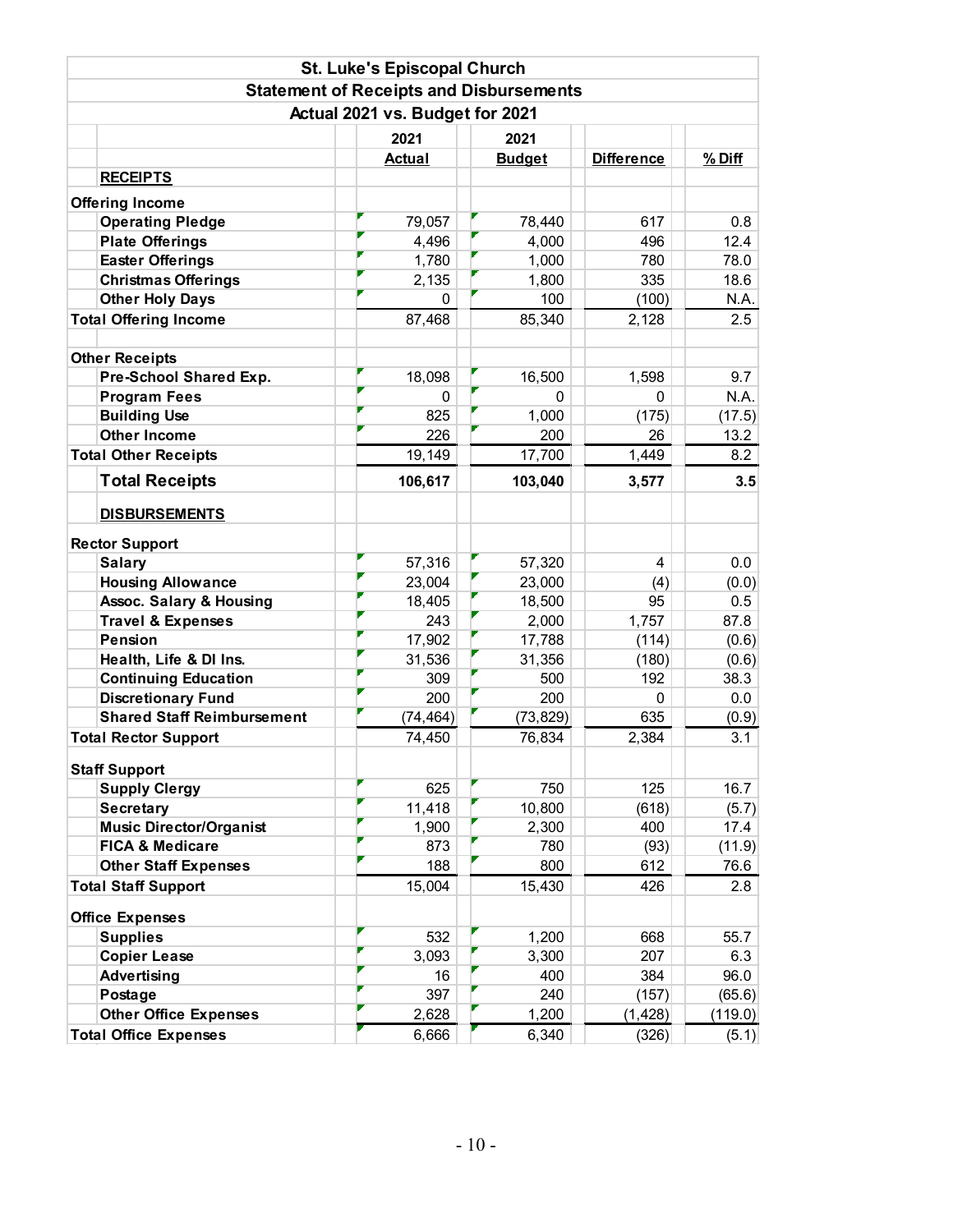|                                      | 2021      | 2021          |                   |          |
|--------------------------------------|-----------|---------------|-------------------|----------|
|                                      | Actual    | <b>Budget</b> | <b>Difference</b> | $%$ Diff |
| <b>Utilities</b>                     |           |               |                   |          |
| <b>Electricity</b>                   | 6,549     | 6,300         | (249)             | (3.9)    |
| Gas                                  | 3,206     | 2,800         | (406)             | (14.5)   |
| <b>Water and Sewer</b>               | 1,752     | 2,040         | 288               | 14.1     |
| <b>Telephone</b>                     | 2,338     | 2,280         | (58)              | (2.5)    |
| <b>Trash</b>                         | 1,834     | 1,800         | (34)              | (1.9)    |
| <b>Total Utilities</b>               | 15,678    | 15,220        | (458)             | (3.0)    |
| <b>Insurance</b>                     |           |               |                   |          |
| <b>Property and Liability</b>        | 16,725    | 16,000        | (725)             | (4.5)    |
| <b>Workers Compensation</b>          | 1,389     | 1,200         | (189)             | (15.8)   |
| <b>Total Insurance</b>               | 18,114    | 17,200        | (914)             | (5.3)    |
| <b>Program Materials</b>             |           |               |                   |          |
| <b>Program Supplies</b>              | 0         | 200           | 200               | 100.0    |
| <b>Altar Supplies</b>                | 51        | $\Omega$      | (51)              | N.A.     |
| <b>Music Supplies</b>                | 370       | 500           | 130               | 26.0     |
| <b>Sunday School</b>                 | 79        | 120           | 41                | 34.1     |
| <b>Adult Education</b>               | 0         | 160           | 160               | 100.0    |
| <b>Fee Support Programs</b>          | $\Omega$  | 0             | $\Omega$          | N.A.     |
| Other expenses                       | 1,800     | $\mathbf 0$   | (1,800)           | N.A.     |
| <b>Total Program Materials</b>       | 2,300     | 980           | (1, 320)          | (134.7)  |
| <b>Repairs and Maintenance</b>       |           |               |                   |          |
| <b>Building Maintenance</b>          | 6,935     | 5,400         | (1, 535)          | (28.4)   |
| <b>Custodial Supplies</b>            | 936       | 1,200         | 264               | 22.0     |
| <b>Janitorial Service</b>            | 12,061    | 10,150        | (1, 911)          | (18.8)   |
| <b>Snow Removal</b>                  | 1,641     | 2,100         | 459               | 21.9     |
| <b>Lawn Service</b>                  | 1,914     | 1,225         | (689)             | (56.3)   |
| <b>Organ Maintenance</b>             | 195       | 320           | 125               | 39.1     |
| <b>Pest Control</b>                  | 109       | 220           | 111               | 50.5     |
| <b>Other</b>                         | 1,441     | 1,160         | (281)             | (24.3)   |
| <b>Total Repairs and Maintenance</b> | 25,233    | 21,775        | (3, 458)          | (15.9)   |
| <b>Outreach</b>                      |           |               |                   |          |
| Diocesan Pledge                      | 5,000     | 5,000         | 0                 | 0.0      |
| <b>Outreach</b>                      | 0         | 200           | 200               | 100.0    |
| <b>Seminary Support</b>              | 0         | 0             | 0                 | N.A.     |
| Website                              | 0         | 0             | $\Omega$          | N.A.     |
| <b>Total Outreach</b>                | 5,000     | 5,200         | 200               | 3.8      |
| <b>Total Disbursements</b>           | 162,444   | 158,979       | (3, 465)          | (2.2)    |
| Net Income                           | (55, 827) | (55, 939)     | (112)             | 0.2      |
| <b>Beginning Balance</b>             | 7,805     | 7,477         | (328)             |          |
| <b>Trust Fund/PPP/Savings</b>        | 30,500    | 31,000        | 500               |          |
| Dioesan Support/Grant                | 20,000    | 20,000        | (0)               |          |
| Change in PR taxes owed              | 513       | 0             |                   |          |
| <b>Ending Balance</b>                | 2,478     | 2,538         | 60                | 2.3      |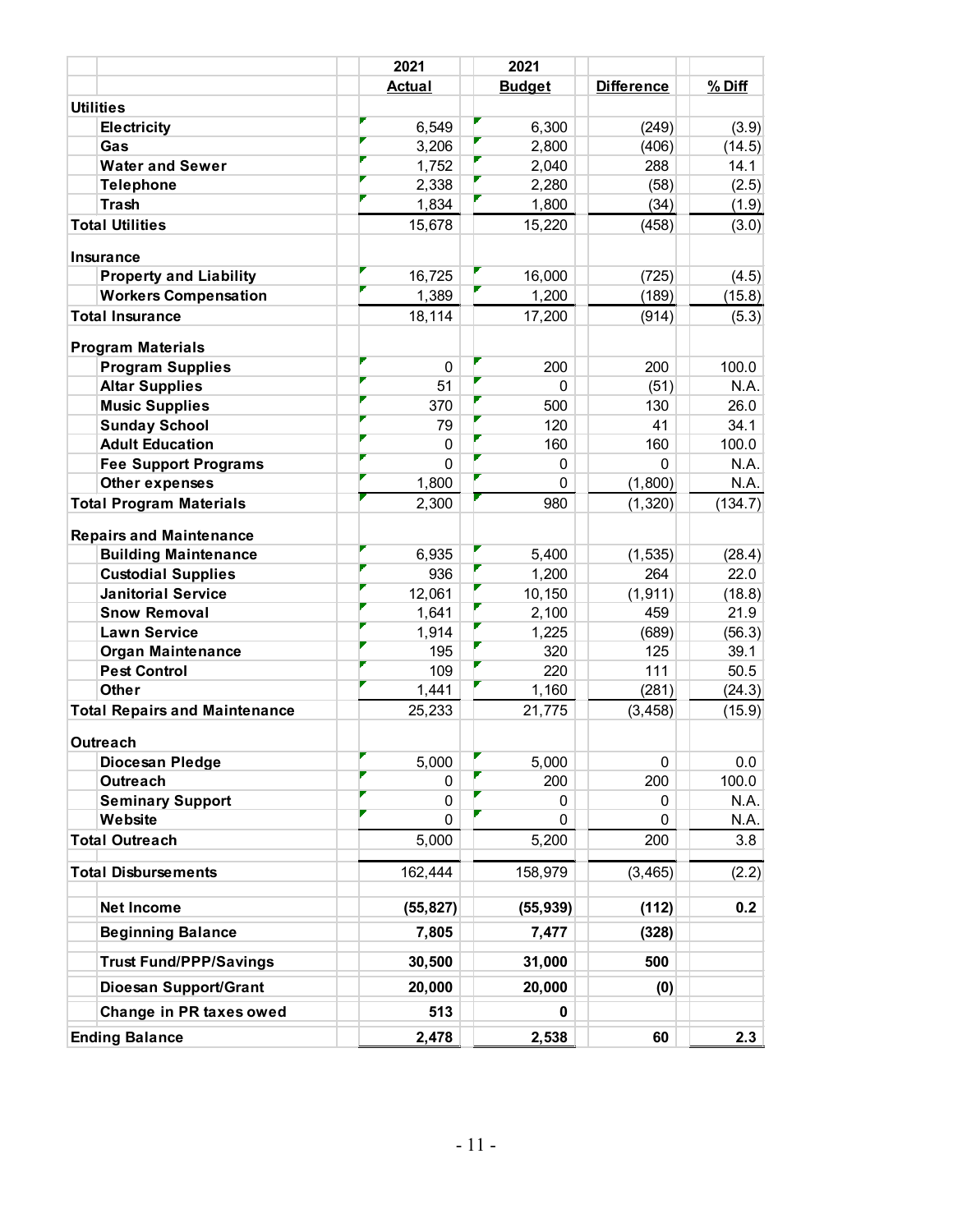#### **II. 2022 Key Budget Assumptions**

#### **Receipts**:

• The number of pledges, at 14, is equal to 2020 with one lost pledge and one new pledge.

The Pledge Totals for 2021 are at \$86,600 or \$2% above 2021's actual receipts.

- The Plate offerings are budgeted down from 2021 with a conversion to Pledge Offerings and the death of a significant plate contributor. This 10% reduction could be an optimistic projection.
- Christmas Offerings and Easter Offerings are budgeted to return to more normal levels in 2022.
- Preschool Shared Expenses are increasing to \$30,000 reflecting a total year of higher Janitorial Service and other shared expenses.
- The increase in Building Use reflects an increase expected from the FCCI (Indian Congregation).
- **Total receipts** in 2022, at \$120,680, are projected to be up by \$14,100 from 2021 Total Receipts primarily from increased Preschool Shared Expenses.

#### **Disbursements**:

With in-church worship anticipated to continue through 2022, most Disbursements are budgeted near or slightly above the 2021 spending levels with the following notable exceptions.

- In the Rector Support category, the Shared Staffing program continues between St. Luke's and COGS for the full year. Salary increases are projected at the 3% level, but any increases will be approved by both vestries. Travel Expenses are expected to return to pre-covid levels which are set by the Diocese. And the big change is a significant portion of the Health Insurance cost will be picked up by St. Peter's, Angela Mahan's employer, reducing St. Luke's and COGS costs.
- The Staff Support category assumes

- supply clergy for 6 Sundays.

- slightly more secretary hours
- an organist/pianist for 2 Sundays each month and one special service with a full year of return to
- in-church worship service.
- other Staff expenses returning more to pre-covid levels.
- Office Expenses new copier lease expected mid-year at lower cost and with reduced capabilities. and Other Office Expenses should return to more normal levels.
- Utility Costs include slight increases in most areas with 15% increase in natural gas prices.
- Total Repairs and Maintenance Building maintenance are expected to return to more normal levels.
- The Diocesan Pledge has been increased to \$6,000. With the 20% increase in Diocesan Support, we increased the Diocesan Commitment by 20%. We are very appreciative of the Diocesan support.

**Total Disbursement** in 2022, at \$158,100, are projected to be down \$4,300 from 2021

#### **Funding the Deficit**:

At the budgeted receipts and disbursement levels for 2022, we will have a deficit in our cash flow for the year of approximately \$37,000, an improvement of \$18,400 over 2021. This deficit will be made up through managing our expenses, \$24,000 of support from the Diocese and \$14,000 drawn from the Trust Fund or Savings account. The Vestry and the shared committee with COGS will also be looking at areas where there is an opportunity to reduce costs.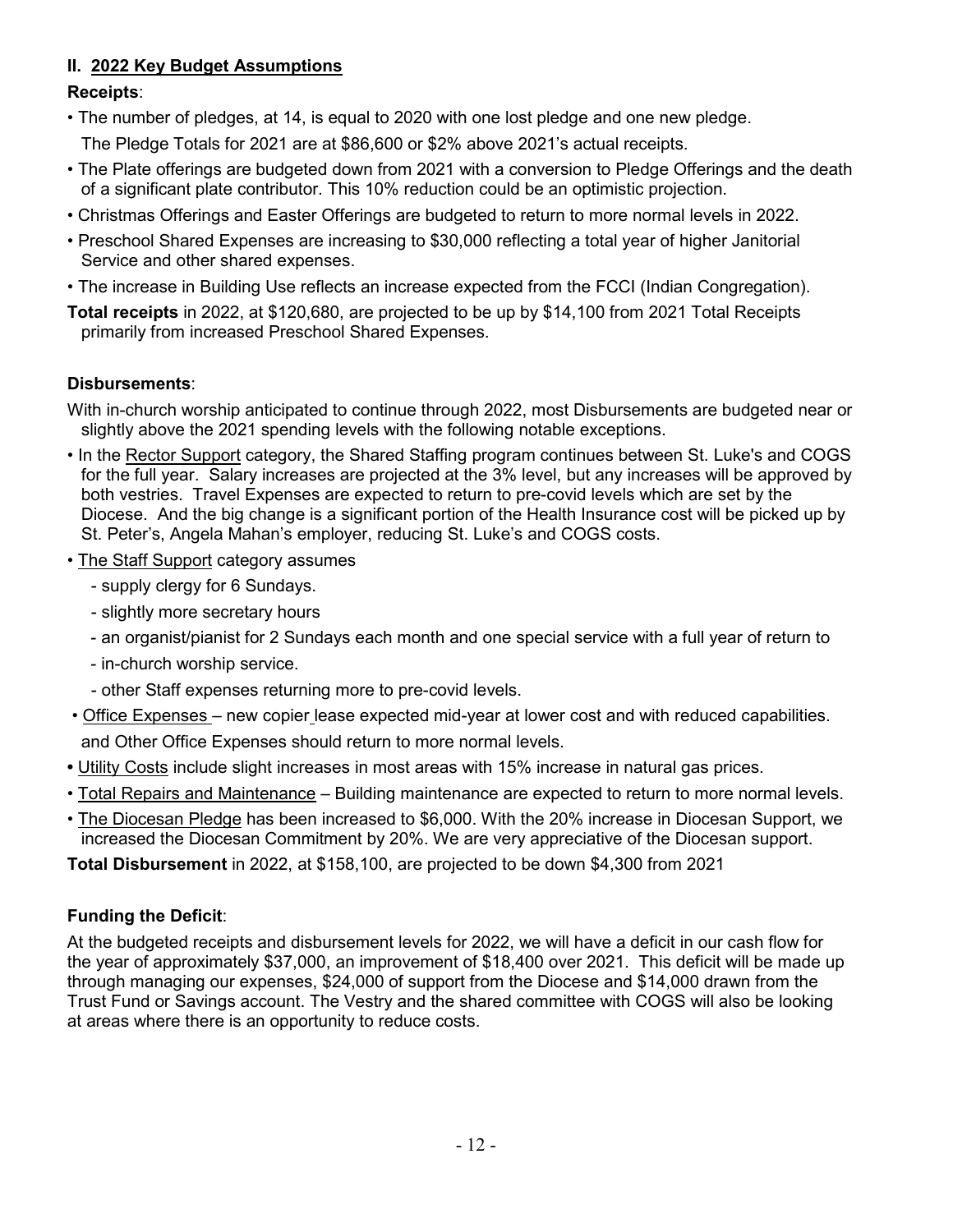|                                    | <b>St. Luke's Episcopal Church</b>             |    |               |                   |          |  |  |  |  |  |  |
|------------------------------------|------------------------------------------------|----|---------------|-------------------|----------|--|--|--|--|--|--|
|                                    | <b>Statement of Receipts and Disbursements</b> |    |               |                   |          |  |  |  |  |  |  |
| Actual 2021 vs. Budget for 2022    |                                                |    |               |                   |          |  |  |  |  |  |  |
|                                    | 2021<br>2022                                   |    |               |                   |          |  |  |  |  |  |  |
|                                    | <b>Actual</b>                                  |    | <b>Budget</b> | <b>Difference</b> | $%$ Diff |  |  |  |  |  |  |
| <b>RECEIPTS</b>                    |                                                |    |               |                   |          |  |  |  |  |  |  |
| <b>Offering Income</b>             |                                                |    |               |                   |          |  |  |  |  |  |  |
| <b>Operating Pledge</b>            | 79,057                                         |    | 80,600        | 1,543             | 2.0      |  |  |  |  |  |  |
| <b>Plate Offerings</b>             | 4,496                                          |    | 4,080         | (416)             | (9.3)    |  |  |  |  |  |  |
| <b>Easter Offerings</b>            | 1,780                                          |    | 1,500         | (280)             | (15.7)   |  |  |  |  |  |  |
| <b>Christmas Offerings</b>         | 2,135                                          |    | 2,000         | (135)             | (6.3)    |  |  |  |  |  |  |
| <b>Other Holy Days</b>             |                                                | 0  | 100           | 100               | N.A.     |  |  |  |  |  |  |
| <b>Total Offering Income</b>       | 87,468                                         |    | 88,280        | 812               | 0.9      |  |  |  |  |  |  |
| <b>Other Receipts</b>              |                                                |    |               |                   |          |  |  |  |  |  |  |
| Pre-School Shared Exp.             | 18,098                                         |    | 30,000        | 11,902            | 65.8     |  |  |  |  |  |  |
| <b>Program Fees</b>                |                                                | 0  | 0             | 0                 | N.A.     |  |  |  |  |  |  |
| <b>Building Use</b>                | 825                                            |    | 2,200         | 1,375             | 166.7    |  |  |  |  |  |  |
| <b>Other Income</b>                | 226                                            |    | 200           | (26)              | (11.7)   |  |  |  |  |  |  |
| <b>Total Other Receipts</b>        | 19,149                                         |    | 32,400        | 13,251            | 69.2     |  |  |  |  |  |  |
| <b>Total Receipts</b>              | 106,617                                        |    | 120,680       | 14,063            | $13.2$   |  |  |  |  |  |  |
| <b>DISBURSEMENTS</b>               |                                                |    |               |                   |          |  |  |  |  |  |  |
| <b>Rector Support</b>              |                                                |    |               |                   |          |  |  |  |  |  |  |
| <b>Salary</b>                      | 57,316                                         |    | 58,770        | 1,454             | 2.5      |  |  |  |  |  |  |
| <b>Housing Allowance</b>           | 23,004                                         |    | 24,000        | 996               | 4.3      |  |  |  |  |  |  |
| <b>Assoc. Salary &amp; Housing</b> | 18,405                                         |    | 19,035        | 630               | 3.4      |  |  |  |  |  |  |
| <b>Travel &amp; Expenses</b>       | 243                                            |    | 2,000         | 1,757             | 722.8    |  |  |  |  |  |  |
| <b>Pension</b>                     | 17,902                                         |    | 18,325        | 423               | 2.4      |  |  |  |  |  |  |
| Health, Life & DI Ins.             | 31,536                                         |    | 17,160        | (14, 376)         | (45.6)   |  |  |  |  |  |  |
| <b>Continuing Education</b>        | 309                                            |    | 500           | 192               | 62.1     |  |  |  |  |  |  |
| <b>Discretionary Fund</b>          | 200                                            |    | 200           | $\Omega$          | 0.0      |  |  |  |  |  |  |
| <b>Shared Staff Reimbursement</b>  | (74, 464)                                      |    | (69, 895)     | 4,569             | (6.1)    |  |  |  |  |  |  |
| <b>Total Rector Support</b>        | 74,450                                         |    | 70,095        | (4, 355)          | (5.9)    |  |  |  |  |  |  |
| <b>Staff Support</b>               |                                                |    |               |                   |          |  |  |  |  |  |  |
| <b>Supply Clergy</b>               | 625                                            |    | 750           | 125               | 20.0     |  |  |  |  |  |  |
| <b>Secretary</b>                   | 11,418                                         |    | 12,000        | 582               | 5.1      |  |  |  |  |  |  |
| <b>Music Director/Organist</b>     | 1,900                                          |    | 2,400         | 500               | 26.3     |  |  |  |  |  |  |
| <b>FICA &amp; Medicare</b>         | 873                                            |    | 900           | 27                | 3.1      |  |  |  |  |  |  |
| <b>Other Staff Expenses</b>        | 188                                            |    | 600           | 412               | 219.9    |  |  |  |  |  |  |
| <b>Total Staff Support</b>         | 15,004                                         |    | 16,650        | 1,646             | 11.0     |  |  |  |  |  |  |
| <b>Office Expenses</b>             |                                                |    |               |                   |          |  |  |  |  |  |  |
| <b>Supplies</b>                    | 532                                            |    | 600           | 68                | 12.9     |  |  |  |  |  |  |
| <b>Copier Lease</b>                | 3,093                                          |    | 2,400         | (693)             | (22.4)   |  |  |  |  |  |  |
| Advertising                        |                                                | 16 | 0             | (16)              | (100.0)  |  |  |  |  |  |  |
| Postage                            | 397                                            |    | 720           | 323               | 81.2     |  |  |  |  |  |  |
| <b>Other Office Expenses</b>       | 2,628                                          |    | 700           | (1,928)           | (73.4)   |  |  |  |  |  |  |
| <b>Total Office Expenses</b>       | 6,666                                          |    | 4,420         | (2, 246)          | (33.7)   |  |  |  |  |  |  |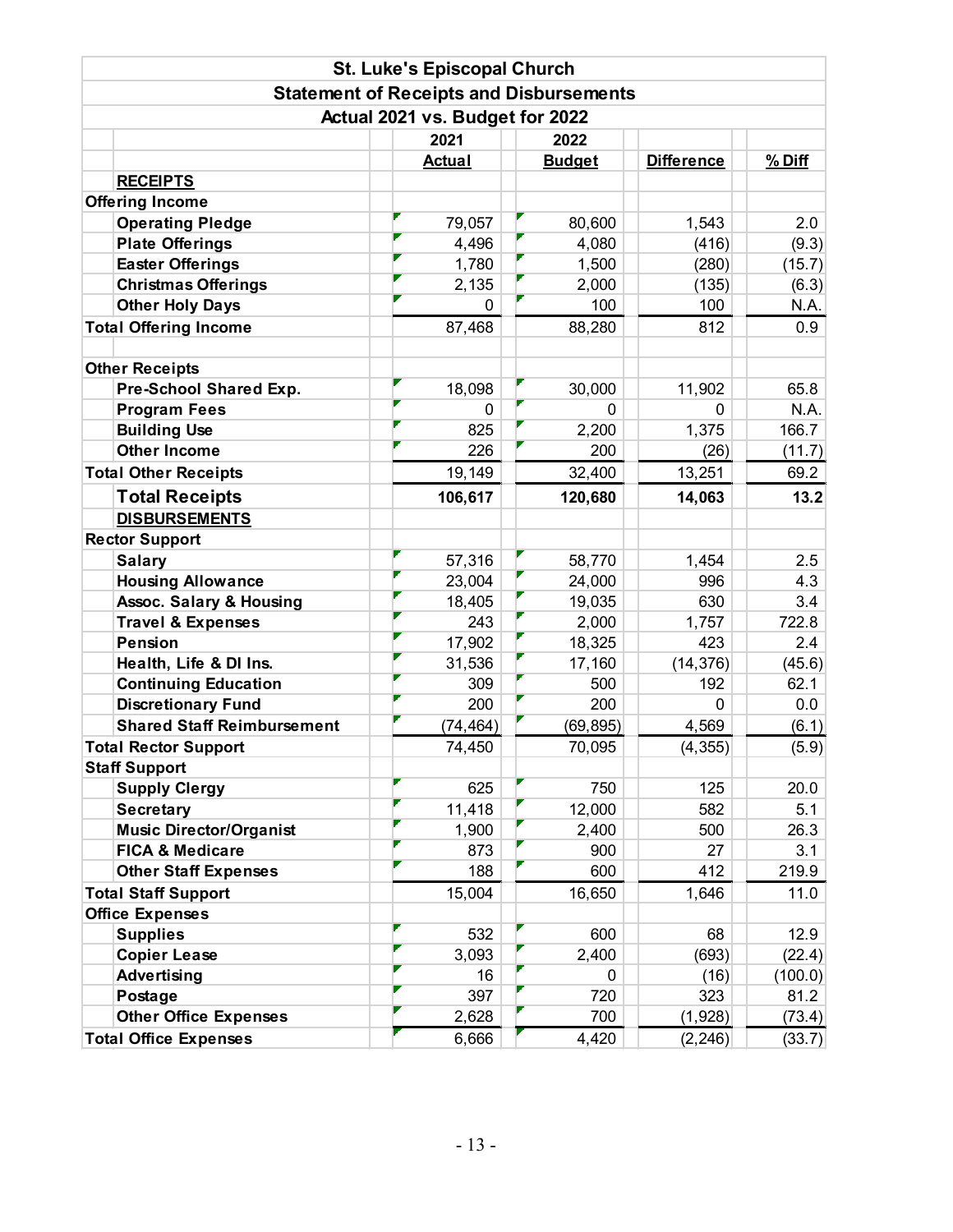|                                      | 2021          | 2022          |                   |             |
|--------------------------------------|---------------|---------------|-------------------|-------------|
|                                      | <b>Actual</b> | <b>Budget</b> | <b>Difference</b> | $%$ Diff    |
| <b>Utilities</b>                     |               |               |                   |             |
| <b>Electricity</b>                   | 6,549         | 6,500         | (49)              | (0.7)       |
| Gas                                  | 3,206         | 3,690         | 484               | 15.1        |
| <b>Water and Sewer</b>               | 1,752         | 1,800         | 48                | 2.8         |
| <b>Telephone</b>                     | 2,338         | 2,400         | 62                | 2.7         |
| <b>Trash</b>                         | 1,834         | 1,920         | 86                | 4.7         |
| <b>Total Utilities</b>               | 15,678        | 16,310        | 632               | 4.0         |
| <b>Insurance</b>                     |               |               |                   |             |
| <b>Property and Liability</b>        | 16,725        | 17,200        | 475               | 2.8         |
| <b>Workers Compensation</b>          | 1,389         | 1,400         | 11                | 0.8         |
| <b>Total Insurance</b>               | 18,114        | 18,600        | 486               | 2.7         |
| <b>Program Materials</b>             |               |               |                   |             |
| <b>Program Supplies</b>              | 0             | 50            | 50                | N.A.        |
| <b>Altar Supplies</b>                | 51            | 50            | (1)               | (1.8)       |
| <b>Music Supplies</b>                | 370           | 500           | 130               | 35.1        |
| <b>Sunday School</b>                 | 79            | 60            | (19)              | (24.1)      |
| <b>Adult Education</b>               | $\mathbf 0$   | 0             | 0                 | N.A.        |
| <b>Fee Support Programs</b>          | $\Omega$      | 0             | $\Omega$          | N.A.        |
| Other expenses                       | 1,800         | 0             | (1,800)           | $-100.0\%$  |
| <b>Total Program Materials</b>       | 2,300         | 660           | (1,640)           | (71.3)      |
| <b>Repairs and Maintenance</b>       |               |               |                   |             |
| <b>Building Maintenance</b>          | 6,935         | 5,400         | (1, 535)          | (22.1)      |
| <b>Custodial Supplies</b>            | 936           | 1,200         | 264               | 28.2        |
| <b>Janitorial Service</b>            | 12,061        | 12,750        | 689               | 5.7         |
| <b>Snow Removal</b>                  | 1,641         | 1,800         | 159               | 9.7         |
| <b>Lawn Service</b>                  | 1,914         | 2,400         | 486               | 25.4        |
| <b>Organ Maintenance</b>             | 195           | 300           | 105               | 53.8        |
| <b>Pest Control</b>                  | 109           | 220           | 111               | 101.8       |
| <b>Other</b>                         | 1,441         | 1,300         | (141)             | (9.8)       |
| <b>Total Repairs and Maintenance</b> | 25,233        | 25,370        | 137               | 0.5         |
| <b>Outreach</b>                      |               |               |                   |             |
| Diocesan Pledge                      | 5,000         | 6,000         | 1,000             | 20.0        |
| Outreach                             | 0             | 0             | $\mathsf 0$       | <b>N.A.</b> |
| <b>Seminary Support</b>              | 0             | 0             | 0                 | N.A.        |
| Website                              | 0             | 0             | $\Omega$          | N.A.        |
| <b>Total Outreach</b>                | 5,000         | 6,000         | 1,000             | 20.0        |
| <b>Total Disbursements</b>           | 162,444       | 158,105       | (4, 339)          | (2.7)       |
| Net Income                           | (55, 827)     | (37, 425)     | 18,402            | (33.0)      |
| <b>Beginning Balance</b>             | 7,805         | 2,478         |                   |             |
| <b>Trust Fund/PPP/Savings</b>        | 30,500        | 14,000        | (16, 500)         |             |
| Dioesan Support/Grant                | 20,000        | 24,000        | 4,000             |             |
| Change in PR taxes owed              | 513           | 0             |                   |             |
| <b>Ending Balance</b>                | 2,478         | 3,053         | 575               |             |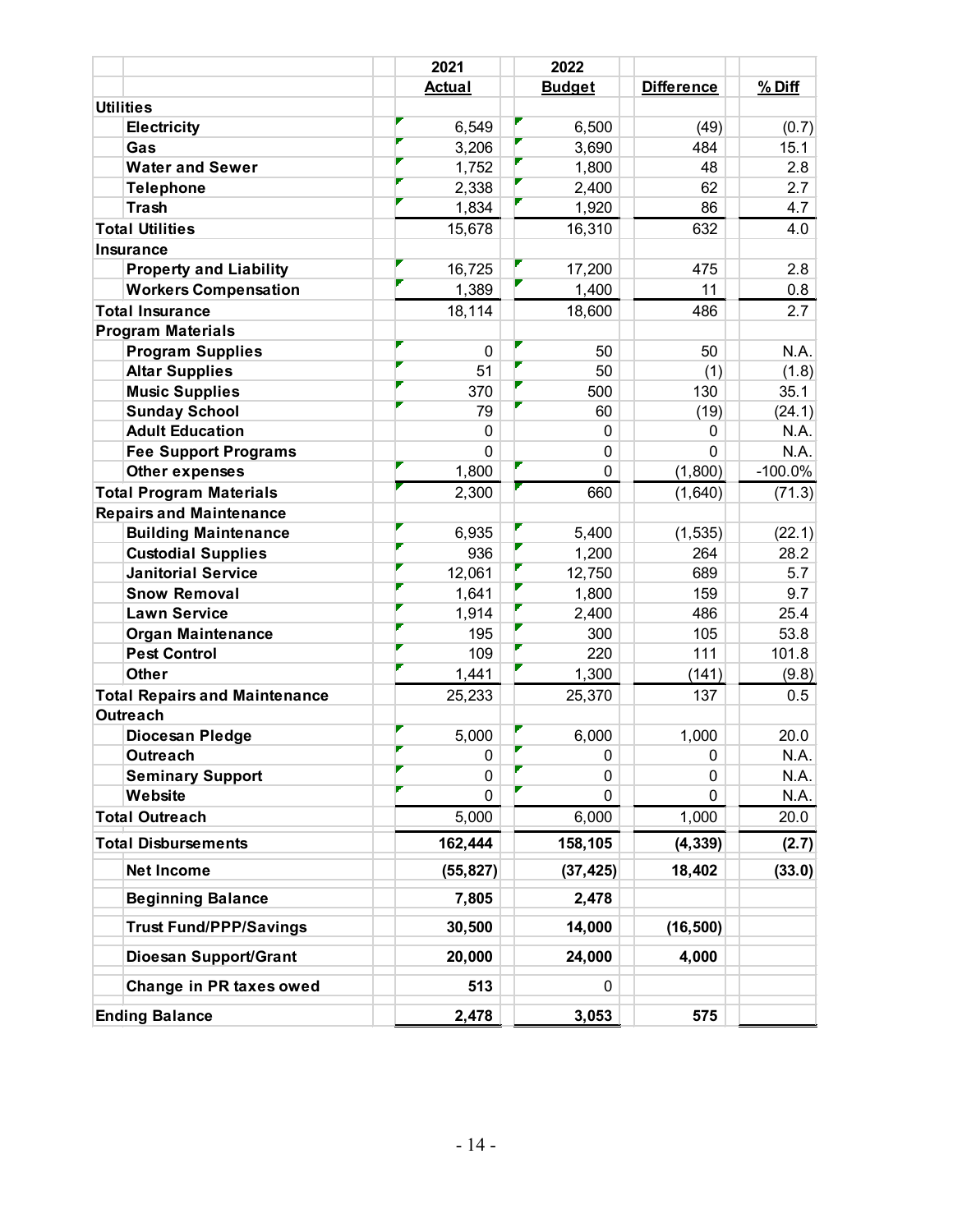# **St. Luke's Episcopal Church - 2021 Treasurer's Report**

|                            |                          |                                                                                                                                                                        | 12/31/2020 | Change         | 12/31/2021 |
|----------------------------|--------------------------|------------------------------------------------------------------------------------------------------------------------------------------------------------------------|------------|----------------|------------|
| <b>Bank Accounts</b>       |                          |                                                                                                                                                                        |            |                |            |
|                            | <b>Operating Account</b> |                                                                                                                                                                        | 7,477      | (4,999)        | 2,478      |
|                            | Saving Account           |                                                                                                                                                                        |            |                |            |
|                            | Capital Funds Carry-over |                                                                                                                                                                        | 5,655      | $\blacksquare$ | 5,655      |
|                            | St. Luke's PPA funding   |                                                                                                                                                                        | 5,500      | (5,500)        |            |
|                            | Savings - St. Luke's     |                                                                                                                                                                        | 15,000     | (13,000)       | 2,000      |
|                            | <b>Memorials</b>         |                                                                                                                                                                        | 391        |                | 391        |
|                            | St. Luke's Youth Group   |                                                                                                                                                                        | 2,691      |                | 2,691      |
|                            |                          | William Pettus Scholarship Fund                                                                                                                                        | 2,429      | 87             | 2,516      |
| <b>Total Bank Accounts</b> |                          |                                                                                                                                                                        | 39,143     | (23, 412)      | 15,731     |
| <b>Line of Credit</b>      |                          |                                                                                                                                                                        | 12/31/2020 | Change         | 12/31/2021 |
| <b>Balance</b>             |                          |                                                                                                                                                                        | 20,000     | $\blacksquare$ | 20,000     |
|                            |                          | Line of credit renewed at \$20,000 in 2020 with 6% annual interest rate. The Line of<br>Credit was not used in 2021 and will probably not be renewed in 2022 if we can |            |                |            |
|                            |                          | address any emergencies or shortfall using our savings account and the Trust Fund.                                                                                     |            |                |            |
| <b>White Fund Loan</b>     |                          |                                                                                                                                                                        | 12/31/2020 | Change         | 12/31/2021 |
| <b>Balance</b>             |                          |                                                                                                                                                                        | 700        | (700)          |            |
|                            |                          | The White Fund is managed by the Diocesan office to provide low interest loans to                                                                                      |            |                |            |
|                            |                          | to assist Parishes in meeting their mission objectives. Since St. Luke's Preschool is                                                                                  |            |                |            |
|                            |                          | one of our primary ministries reaching into our community, we requested the loan to                                                                                    |            |                |            |
|                            |                          | fund the improvements necessary to strengthen the Preschool's offering to the                                                                                          |            |                |            |
|                            |                          | community surrounding St. Luke's. The balance of the White Fund Loan was paid off                                                                                      |            |                |            |
|                            | in early 2021            |                                                                                                                                                                        |            |                |            |

Prayerfully Submitted,

Dave Miller **Treasurer**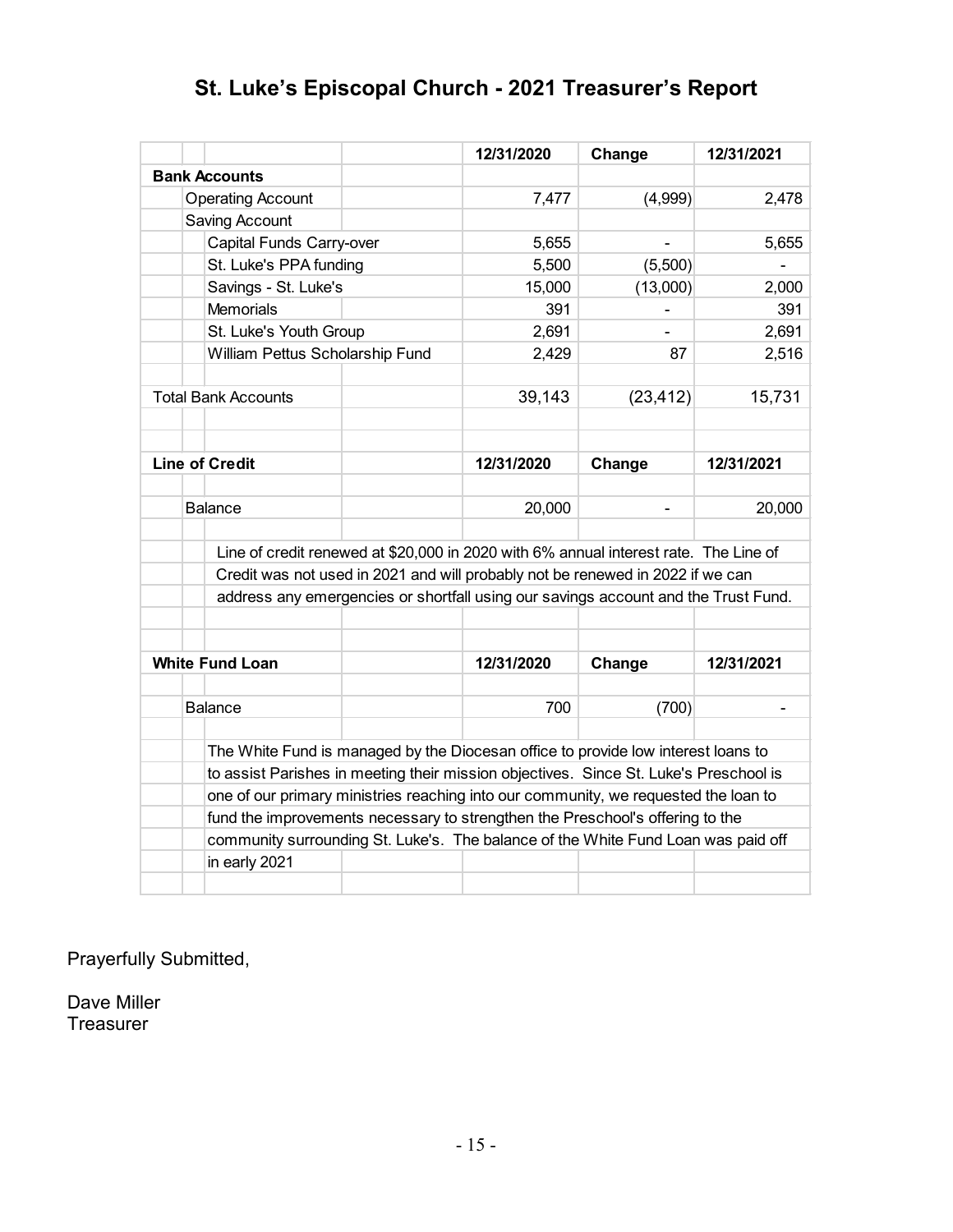# **ST. LUKE'S TRUST FUND ACCOUNT TOTAL YEAR 2021 ANNUAL MEETING REPORT**

| <b>TRUST FUND 12/31/2021</b>               |          |              |                   | Sales of             |                     |                |
|--------------------------------------------|----------|--------------|-------------------|----------------------|---------------------|----------------|
|                                            |          |              | Original          | <b>Property</b>      | <b>Unrestricted</b> | <b>Total</b>   |
|                                            |          |              | <b>Restricted</b> | <b>Restricted</b>    | <b>Balance</b>      | <b>Balance</b> |
| <b>Balance 01/01/2021</b>                  |          |              | \$<br>60,184      | \$<br>50,000         | \$<br>32,646        | \$<br>142,830  |
| Unrestricted and Proceeds                  |          |              |                   |                      |                     |                |
| from sale of property                      |          |              |                   |                      |                     |                |
| Ajustment to Sales of Property Restriction |          |              |                   |                      |                     |                |
| Disbursements to Operating Fund            |          |              |                   |                      | (12,000)            | (12,000)       |
| Disbursements to Projects/Capital          |          |              |                   |                      |                     |                |
| Earnings in Trust Fund for the year        |          |              |                   |                      | 8,741               | 8,741          |
| <b>Balance 12/31/21</b>                    |          |              | \$<br>60,184      | \$<br>50,000         | \$<br>29,387        | \$<br>139,571  |
|                                            |          |              |                   |                      |                     |                |
| Planned 2021                               |          |              |                   | <b>Actual 2021</b>   |                     |                |
| <b>Disbursements to Operating Fund</b>     |          |              |                   | <b>Distributions</b> |                     |                |
|                                            | 1st Qtr  | \$           |                   | \$                   |                     |                |
|                                            | 2nd Qtr  | \$<br>11,000 |                   | \$                   |                     |                |
|                                            | 3rd Qtr  | \$<br>12,000 |                   | \$<br>8,000          |                     |                |
|                                            | 4th Qtr  | \$<br>2,500  |                   | \$<br>4,000          |                     |                |
|                                            | Projects |              |                   |                      |                     |                |
| Disbursements to Op. fund                  |          | \$<br>25,500 |                   | \$<br>12,000         |                     |                |
|                                            |          |              |                   |                      |                     |                |
| <b>Anticipated Earnings - 2021</b>         |          | 3%           | \$<br>8,741       |                      |                     |                |
| 2021 Year-End Balance                      |          |              | \$<br>139,571     |                      |                     |                |
| Cur. Projection with anticipated earnings  |          |              |                   | \$<br>139,571        |                     |                |
| <b>Budgeted Year-end balance</b>           |          |              |                   | \$<br>121,615        |                     |                |
|                                            |          |              |                   |                      |                     |                |

The trust fund continues managed conservatively.

Our trustees are:

Chair Person – Chris Sturgeon Kathy Joslin Sally Nolan Dave Miller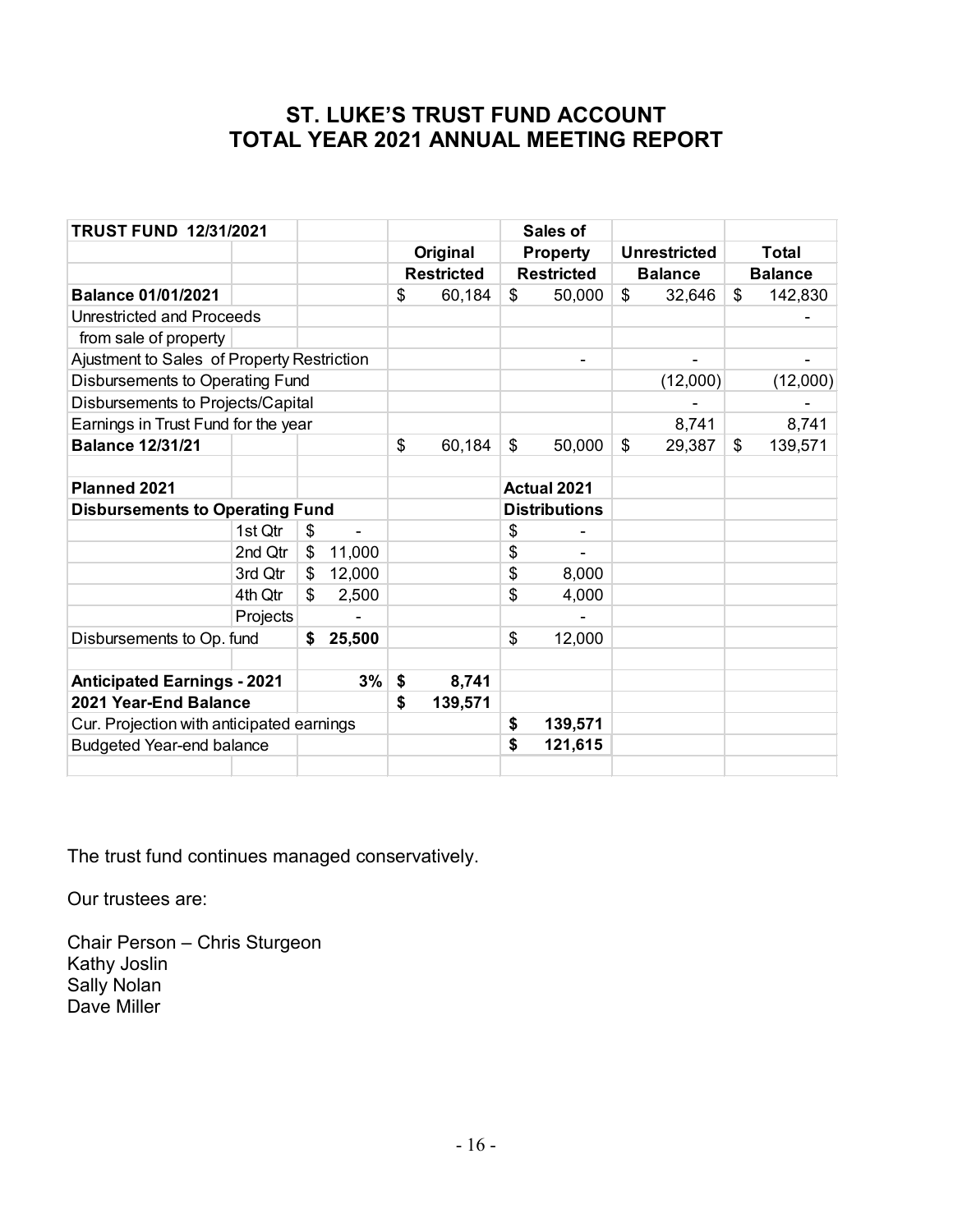## **2021 Junior Warden Report**

2021 was a year of projects. We received a new sidewalk in front of our front garden courtesy of Whalen Homes. Whalen Homes was required to provide a new sidewalk as part of their contract with us. However, the new sidewalk was to run through our front garden and its retaining wall. The contractor carefully removed the retaining wall and neatly stacked the bricks for us to rebuild the retaining wall. I took about to rebuild it.

Our next project was to remodel the two restrooms in the parish hall. Phase one was to replace all six toilets. After 40 years of heavy use, they were all worn out and barely functional. Phase two involved repainting the walls and stalls, and then replacing the floor and sink molding with waterproof synthetic material. Julie Sturgeon took lead on phase two and ensured we completed the project before pre-school started. Many thanks Chris Sturgeon, Dave Miller, and the entire Julie Rose family. Strong teenagers are always welcome.

Our final project is the parish hall lighting. You have probably noticed that we are missing a few lights. The light bulbs kept burning out because the electrical connections in the light sockets were bent and not connecting with light bulbs. I tried replacing the light sockets, but replacement parts are unavailable, and the lights had become unsafe. After much thinking and talking, the vestry decided to replace all the old lights with a modern LED lighting system that will provide twice the amount of light. As of this writing, we await a final proposal from Metro Lighting.

Faithfully submitted, Bruce Ward Junior Warden

## **Community Concerns 2021**

MEMBERS: Phil Davis, Kathy Joslin, Barb Lommen, Mary Miller, and Barb Rumley

The generosity of St. Luke's parishioners and a dedicated committee once again allowed St. Luke's to shine as we successfully responded to the needs of others. Our programs were:

- 1. **Meal-A-Month** had high levels of parish participation each month.
- 2. **School Supplies** had a wonderful response which helped many children start off the school year wellprepared.
- 3. **Take-a-Tag Trim-a-Tree** This year was a huge success in helping families that are helped through the Circle of Concern. They enjoyed the benefits of God's love in their lives through your generosity.
- 4. **Circle of Concern -** All St. Luke's food and school supply donations were greatly appreciated and noted in the letters of thanks we received throughout the year from Circle of Concern.
- 5. **Change-for-a-Change** There is a collection box is on the wall throughout the year. Also, when the time changes for daylight savings time all money that is donated is blessed and donated to the Diocesan Task Force on Hunger. Both the March and the Nov. collections were very generous.

We thank you for all your support throughout 2021! Respectfully submitted Barb Rumley, Chairperson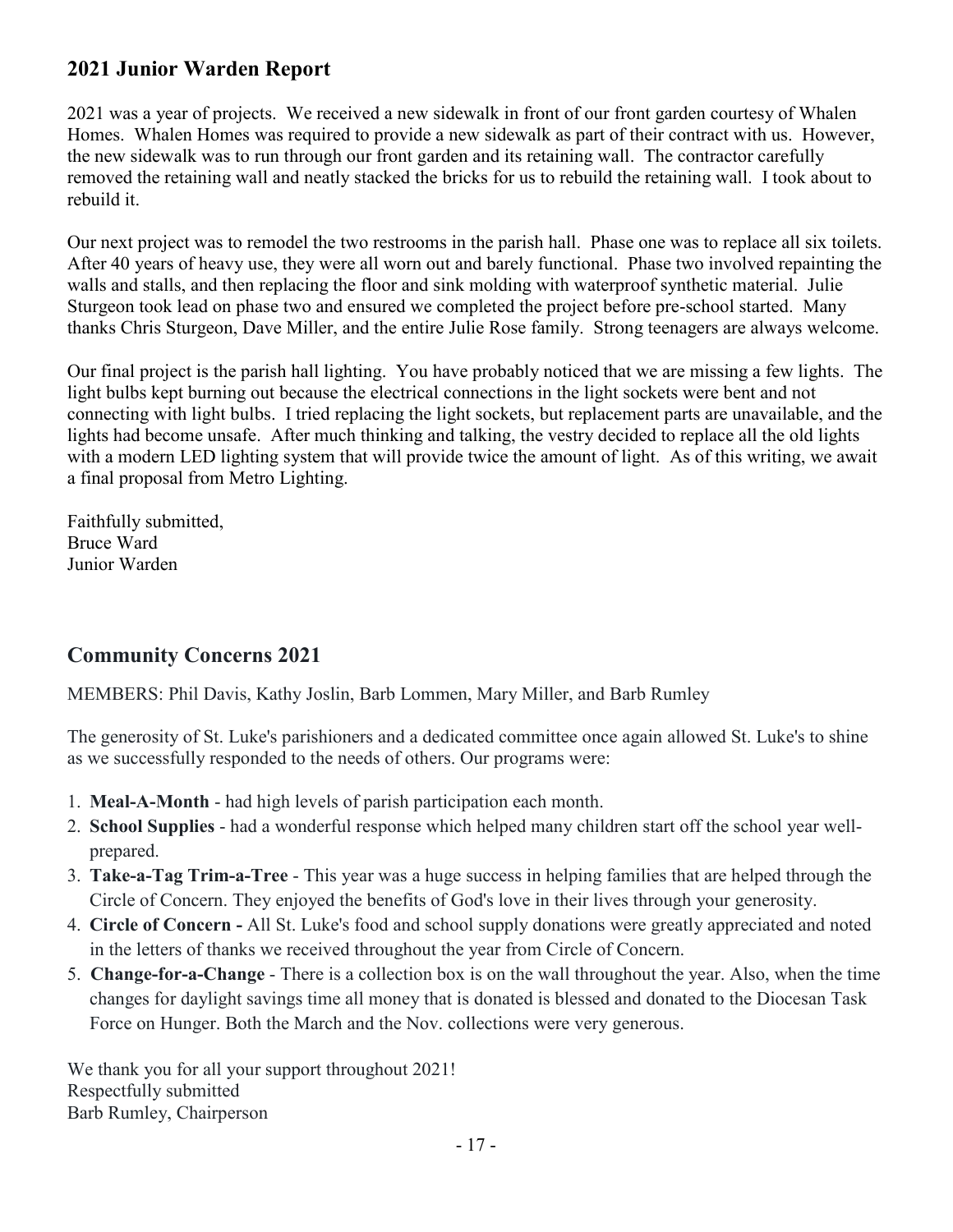# **St. Luke's Preschool Annual Report 2021**

St. Luke's Preschool had another successful year of growth in 2021, continuing to overcome the new challenges that we face due to Covid. We currently have 56 students enrolled, and have waitlists for our PreK and 2-3 year old classrooms. This year we are back to 6 fully staffed classrooms, two for each age group and capacity for 16 children in both AM extended care and PM extended care.

This summer 5 new toilets and 1 new urinal were installed in the bathrooms in the Fellowship Hall. The bathrooms also received a new coat of paint thanks to volunteers from the church. The bathrooms are now much more functional during the school day.

Enrollment for current families will begin on February 16, 2022. We will open enrollment for new families beginning on February 28, 2022. We are confident that our enrollment will continue to grow and we will have full classes for the 2022-2023 school year.

We have noticed a shift in families that are enrolling at St. Luke's, most of them are referred by a current or previous family, or they have heard good things about us online. Our reputation as a quality preschool is growing, and having so many happy families is a wonderful thing.

Our goals for 2022 are to grow and maintain our curriculum, physical spaces, and materials. With the increased tuition coming in monthly we plan to continually update our program and provide an affordable, quality preschool experience for our families.

Respectfully submitted,

Sarah Warren, St. Luke's Preschool Director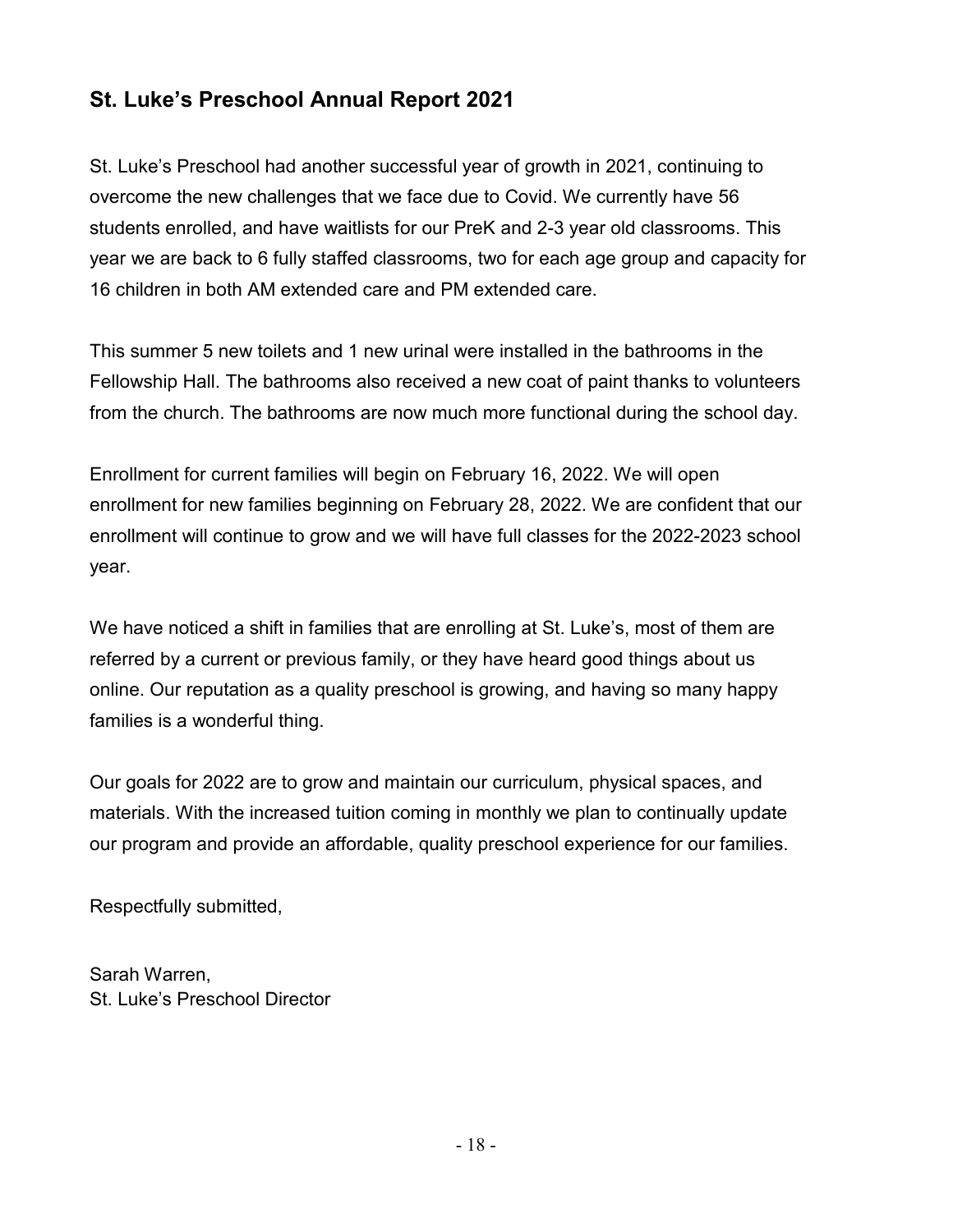|                            | <b>ST. LUKE'S PRESCHOOL</b>             |               |                |              |
|----------------------------|-----------------------------------------|---------------|----------------|--------------|
|                            | <b>FINANCIAL SUMMARY</b>                | <b>Actual</b> | <b>Actual</b>  | Projected    |
|                            |                                         | 2019-20       | 2020-21        | 2021-22      |
|                            | <b>Three Years Including</b>            | (Aug - July)  | (Aug - July)   | (Aug - July) |
|                            |                                         |               |                |              |
| <b>Revenue</b>             |                                         |               |                |              |
|                            | Students Enrolled (Ave./Mo.)            | 43.2          | 44.9           | 57.4         |
|                            | Ave. Monthly Student Tuition            | 439           | 518            | 503          |
| <b>Tuition and Fees</b>    |                                         | 180,269       | 220,834        | 274,499      |
| Fund Raiser(s)             |                                         | 385           |                |              |
|                            | Tuitions Prepaid for following year     | 6,696         | 9,495          | 7,500        |
|                            | Other Receipts/Donation/SBA PPP         | 41,001        | 300            |              |
|                            |                                         |               |                |              |
| <b>Total Revenue</b>       |                                         | 228,352       | 230,629        | 281,999      |
|                            |                                         |               |                |              |
| <b>Expenses</b>            |                                         |               |                |              |
| <b>Payroll Expenses</b>    |                                         |               |                |              |
| Net Payroll                |                                         | 147,540       | 147,991        | 162,419      |
| Payroll Taxes              |                                         |               |                |              |
|                            | Federal Accrued Mo. Pd Monthly          | 39,309        | 39,355         | 42,874       |
|                            | Missouri Accrued Mo. Pd Qtly            | 4,823         | 4,802          | 5,147        |
|                            |                                         |               |                |              |
|                            | <b>Total Payroll Expenses</b>           | 191,672       | 192,148        | 210,440      |
|                            |                                         |               |                |              |
| <b>Other Expenses</b>      |                                         |               |                |              |
|                            | <b>Classroom Materials and Supplies</b> | 2,963         | 3,620          | 6,143        |
|                            | St. Luke's shared expenses              | 15,432        | 16,250         | 24,650       |
| <b>Event Activities</b>    | <b>Cleaning/Sanitation supplies</b>     |               | 1,500<br>2,749 |              |
|                            | Summer Classroom Prep (Bonuses)         | 500           | 471            |              |
|                            | Bathroom Project(s)                     |               |                | 300          |
| Health Insurance           |                                         | 1,800         | 300            |              |
| <b>Pension Expense</b>     |                                         | 3,248         | 2,145          | 2,400        |
| Debt Repayment             |                                         | 7,688         | 3,287          |              |
|                            |                                         |               |                |              |
|                            | <b>Total Other Expenses</b>             | 31,631        | 30,322         | 33,493       |
|                            |                                         |               |                |              |
| <b>Total Expenses Paid</b> |                                         | 223,302       | 222,469        | 243,932      |
|                            |                                         |               |                |              |
| Net Cash Flow              |                                         | 5,050         | 8,160          | 38,067       |
|                            |                                         |               |                |              |
|                            | <b>Beginning Cash Balance</b>           | 1,953         | 7,003          | 15,163       |
|                            |                                         |               |                |              |
|                            | <b>Ending Cash Balance</b>              | 7,003         | 15,163         | 53,230       |
|                            |                                         |               |                |              |
| D.E. Miller                | 1/7/2022                                |               |                |              |